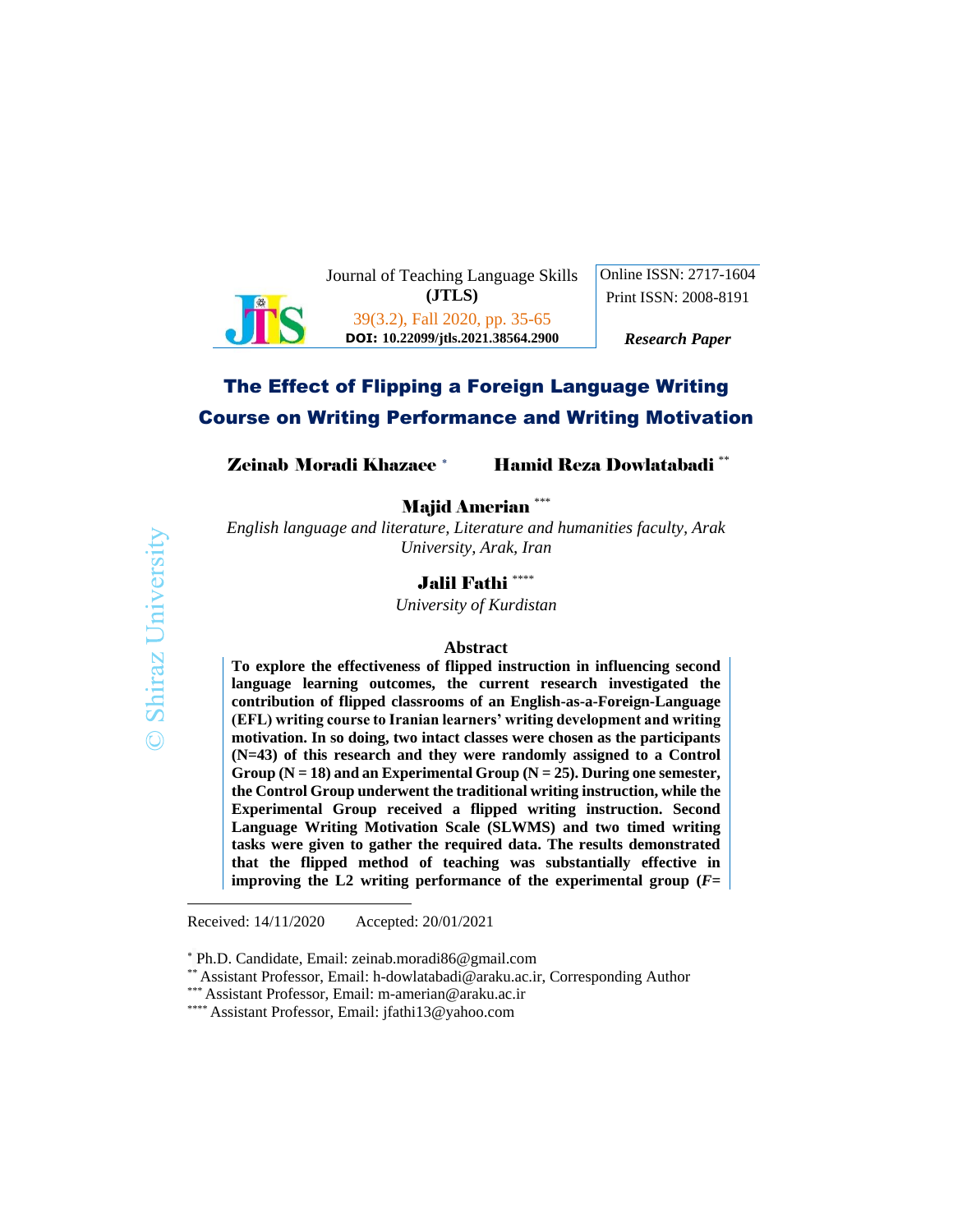

Journal of Teaching Language Skills **(JTLS) 36** 39(3.2), Fall 2020, pp. 35-65 **Zeinab Morad** 

THE EFFECT OF FLIPPING A FOREIGN LANGUAGE WRITING COURSE

Khazaee

**22.20,** *p* **= 0.000, partial eta squared = 0.35). Also, the results indicated that the flipped instruction had a statistically significant effect on learners' writing motivation** ( $F = 51.67$ ,  $p = 0.000$ , partial eta squared = 0.56). The **findings have remarkable implications for L2 writing methodology.** 

*Keywords:* EFL Context, Flipped Classroom, Writing Performance, Writing Motivation

Recent developments in technology, accompanied by new orientations in education, have resulted in the popularity of flipped instruction in second language (L2) education (Chen Hsieh, Wu, & Marek, 2017; Kim, Park, Jang, & Nam, 2017; Chuang, Weng, & Chen, 2018). It is argued that flipped instruction can foster more effective management of cognitive load, enhance motivation as well as autonomous learning, and encourage better learning (Engin, 2014; Ferreri & O'Connor, 2013; Kim, Park, Jang, & Nam, 2017; Tucker, 2012). A flipped teaching methodology, a recently emerged mode of learning, might be a viable alternative to traditional EFL classrooms where active engagement of the learners may not be guaranteed. Flipped instruction is an inventive teaching methodology that reverses the order of doing assignments and classroom activities (Herrald & Schiller, 2013). In a traditional classroom, learners learn new information and knowledge in the classroom mainly through teachers' lectures and carry out the assignments outside the classroom and at home. In the flipped type of instruction, however, students are asked to study the content outside the class through watching the video clips prepared by the teacher and do the assignments in the classroom in which the teacher can help students by providing them with further feedback and correcting their errors (Akçayır & Akçayır, 2018).

The fundamentally beneficial function of flipped instruction is the fact that it facilitates the management of class time and further engagement of the pupils (Buitrago & Díaz, 2018; Clark, Nguyen, & Sweller, 2005). Within this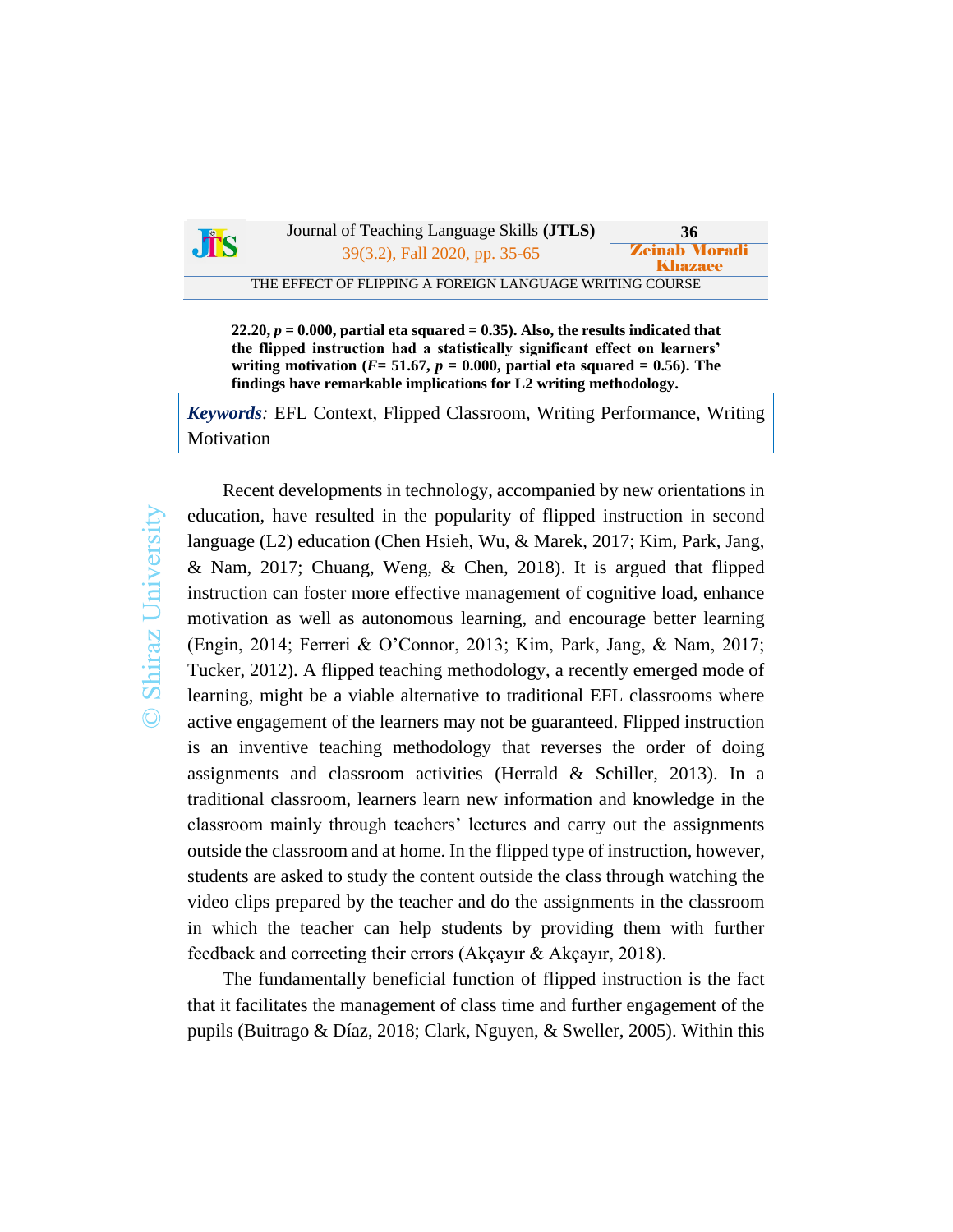|     | Journal of Teaching Language Skills ( <b>JTLS</b> )      | 37                              |
|-----|----------------------------------------------------------|---------------------------------|
| JTS | 39(3.2), Fall 2020, pp. 35-65                            | <b>Zeinab Moradi</b><br>Khazaee |
|     | THE EFFECT OF FLIPPING A FOREIGN LANGUAGE WRITING COURSE |                                 |

learning context, pupils are given the instructional materials prior to attending the class and they are asked to learn the materials outside the class, freeing formal class time for doing assignments and learning tasks in a collaborative manner. Therefore, learners in the class are more actively engaged in the learning process (Burke & Fedorek, 2017; Sergis, Sampson, & Pelliccione, 2018). In other words, flipping the classroom is operationalized by providing the learners with instructional materials such as recorded files of the presentations and lectures, video clips, and main content before formal class time, then devoting formal class time to engaging the learners in more engaging and interactive classroom practices (Buitrago & Díaz, 2018; Davies, Dean, & Ball, 2013). Compared to traditional classrooms, flipped mode of learning, also known as the reverse teaching method, has offered some changes such as 1) change in the mode of content delivery (i.e., the use of technology in content delivery), 2) change in managing the time of the class, 3) change in activities and assignments, and 4) change in the degree of engagement in classroom (Comber & Brady-Van den Bos, 2018). Nevertheless, every change or modification is very likely to offer both benefits and challenges. When the order of instruction method is changed, the roles of teachers and learners in the new instruction will be changed and redefined (Hsieh, Wu, & Marek, 2017). New roles require new training especially for the teachers on how to control and manage the process of instruction. Besides, such changes may need modifications in content, curriculum, infrastructures, and educational system (Zarrinabadi & Ebrahimi, 2018). Learners' sense of autonomy and responsibility to manage their time before the class plays a significant role in their active engagement in classroom activities in FC. One major concern for teachers in FC is to encourage learners to watch the videos and study uploaded files before the class. Researchers maintain that by providing instructional materials in advance, FC fosters learners' competence,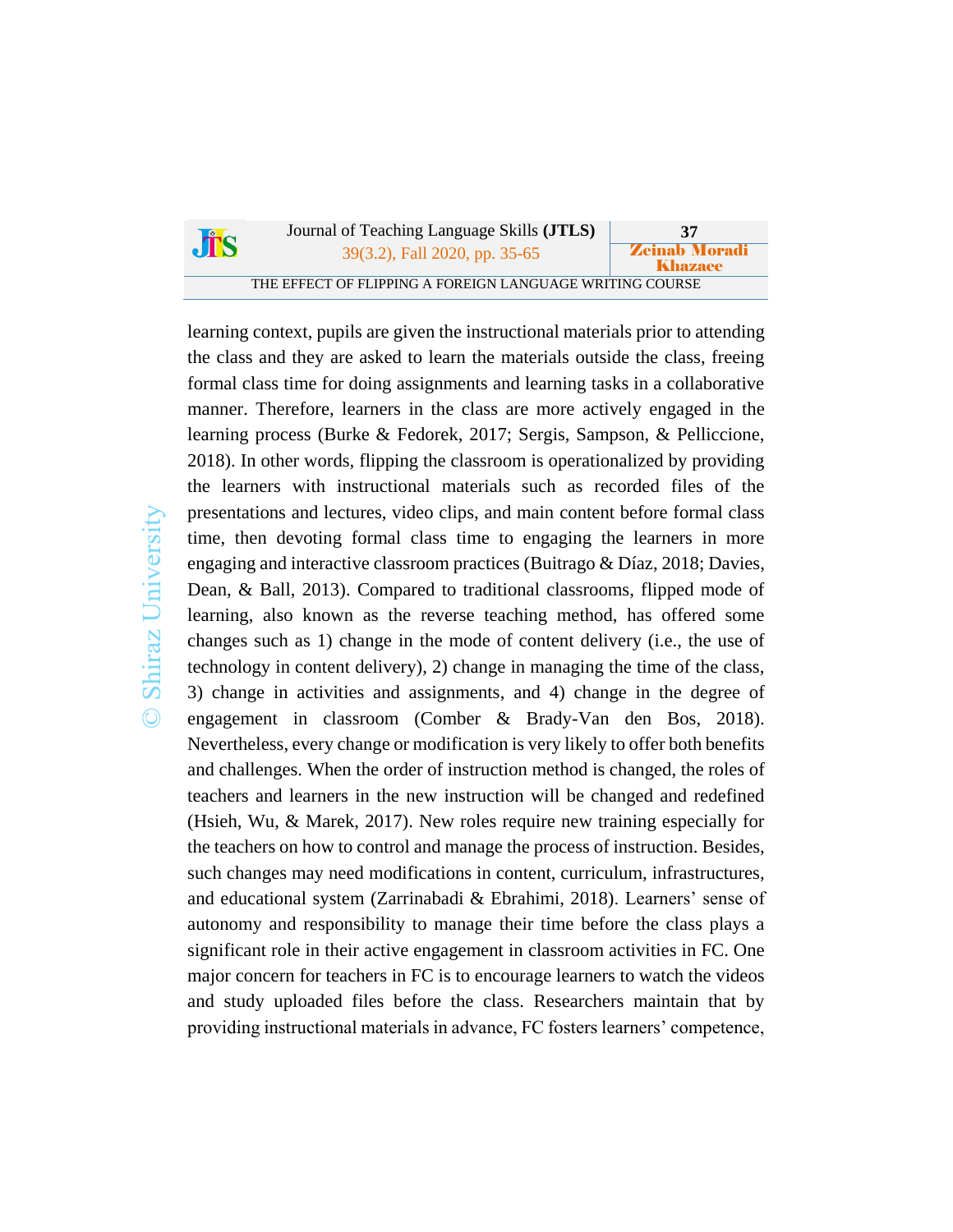| <b>Jis</b> | Journal of Teaching Language Skills ( <b>JTLS</b> )      | 38                              |
|------------|----------------------------------------------------------|---------------------------------|
|            | 39(3.2), Fall 2020, pp. 35-65                            | <b>Zeinab Moradi</b><br>Khazaee |
|            | THE EFFECT OF FLIPPING A FOREIGN LANGUAGE WRITING COURSE |                                 |

increases the domain of classroom tasks, addresses individual differences, and encourages learners for cooperative learning (Chuang, Weng, & Chen, 2018; He, Holton, Farkas, & Warschauer, 2016).

Shiraz University  $\odot$ 

Flipping the classroom is usually connected with the employment of technology for learning outside the class like asking learners to watch videos or podcasts prepared by the instructor (Herrald & Schiller, 2013). This type of learning lends support to a number of studies highlighting the instructional advantages of mobile technology and mobile-assisted language learning (MALL) in L2 learning (Chen, Hsieh, & Kinshuk, 2008; Stockwell, 2010, 2013). Widespread access to technological tools has provided adequate infrastructures to conduct flipped classrooms. Despite the fact that FC has received much attention recently and some practitioners have used flipped instruction in different disciplines and different educational contexts (Chen, Wang, & Chen, 2014; Lai, Hsiao, & Hsieh, 2018) it is still an under-researched construct in EFL contexts (Lee & Wallace, 2018). Additionally, as far as L2 writing is concerned, feedback is of high importance (Cutumisu & Schwartz, 2018). Wigglesworth and Storch (2012) stated that pair working and receiving feedback in writing tasks increase learners' opportunities to scaffold each other's improvement. However, some variables such as administrative constraints, class size, and limited class time may prevent L2 writers from receiving adequate feedback on their drafts (Bitchener, 2012). L2 writing is usually associated with a number of challenges as it requires much cognitive and linguistic engagement as well as an adequate command of language proficiency in terms of lexical knowledge, grammatical accuracy, cohesion, and coherence (Xu & Qi, 2017). Flipped writing classroom is argued to be able to mitigate such challenges and difficulties (Fathi & Rahimi, 2020). Zou and Xie (2019) found that flipped writing instruction contributed to enhancing writing competencies, motivation, and critical thinking of EFL students.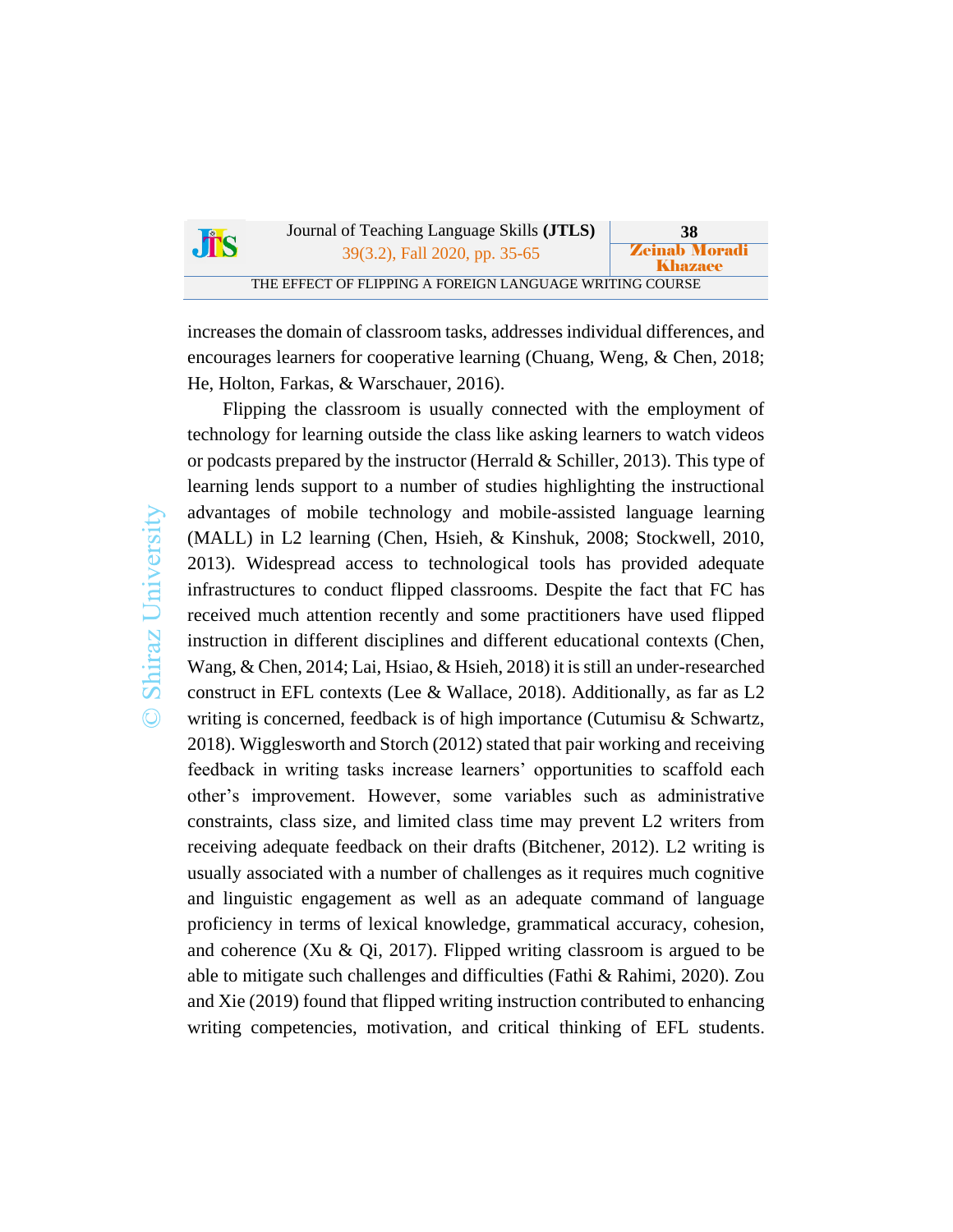| <b>Jis</b> | Journal of Teaching Language Skills ( <b>JTLS</b> )      | 39                              |
|------------|----------------------------------------------------------|---------------------------------|
|            | 39(3.2), Fall 2020, pp. 35-65                            | <b>Zeinab Moradi</b><br>Khazaee |
|            | THE EFFECT OF FLIPPING A FOREIGN LANGUAGE WRITING COURSE |                                 |

Flipped writing instruction has been also effective in improving the EFL learners' writing competence both at the global (i.e. content) and at the local (i.e. grammar) levels (Wu et al., 2019). In addition, Exploring the impact of flipped instruction on writing complexity, accuracy, and fluency, Fathi and Rahimi (2020) found that the flipped writing course significantly improved the writing fluency of EFL participants. Nevertheless, its impact on the writing complexity and accuracy was not substantial.

Overall, it is worth noting that flipped instruction might be an effective alternative for EFL contexts as it provides EFL learners with more time to use and get exposed to English both inside and outside the classroom due to the inverted nature of the classroom (Bergmann & Sams, 2012). In other words, since exposure to English or using it is so limited in EFL contexts, the learner has little chance to get exposed to language input or to produce output outside the classroom. Therefore, it may be hypothesized that flipping the writing course can affect the students' writing process by providing teachers with more time to give feedback to their students. Besides, since it is argued that individual differences such as motivational variables and affective factors (Burns, 1999) disjointedly or conjointly affect writing processes (Kormos, 2012), consequently, it is also hypothesized that a flipped writing course may influence L2 writers' affective variables and perceptions. In order to investigate these hypotheses and to shed more light on the role of flipped instruction in influencing affective variables in language learning, the present study investigated the impact of flipping the classroom for an EFL writing course on Iranian students' writing performance and writing motivation. As a result, to address the objectives of the present study, two research questions were formulated:

1) Does flipped writing instruction enhance Iranian EFL learners' L2 writing performance?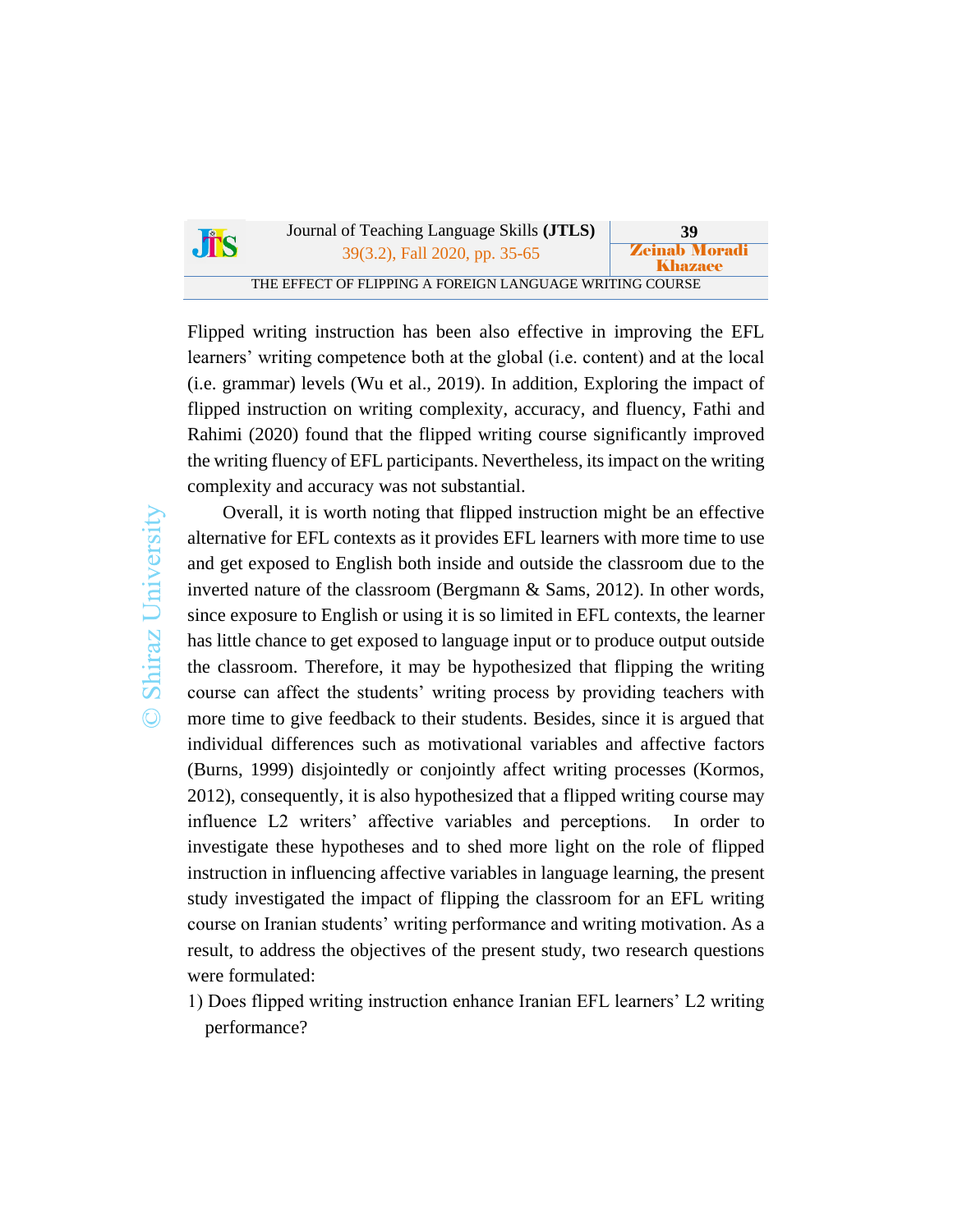| <b>JES</b> | Journal of Teaching Language Skills ( <b>JTLS</b> )      | 40                                     |
|------------|----------------------------------------------------------|----------------------------------------|
|            | 39(3.2), Fall 2020, pp. 35-65                            | <b>Zeinab Moradi</b><br><b>Khazaee</b> |
|            | THE EFFECT OF FLIPPING A FOREIGN LANGUAGE WRITING COURSE |                                        |

2) Does flipped writing instruction enhance Iranian EFL learners' L2 writing motivation?

## **Review of Literature**

Within the pertaining past studies, few empirical studies have investigated flipped learning in L2 contexts (e.g., Adnan, 2017; Afrilyasanti, Cahyono & Astuti, 2016; Basal, 2015; Fathi & Rahimi, 2020). Hsieh et al., 2017; Day & Foley, 2006; Hung, 2015). In a study conducted at a South Korean university, Lee and Wallace (2018) compared the two groups of EFL learners taught either by a communicative language teaching approach or by a flipped instruction. The researchers collected data by administering tasks and surveys to students. The teacher's notes were also analyzed. The findings indicated that the participants in the flipped classroom had a better performance than the control classroom in their final examination. Additionally, survey results indicated that the most of participants in the study appeared to have enjoyed the flipped type of learning. Furthermore, the teacher found that the learners that underwent the flipped instruction were more involved in the process of learning. Similarly, Adnan (2017) conducted action research to investigate the impact of flipped instruction on pupils' learning and perceptions of experiencing flipped instruction. The findings divulged that participants of the flipped group had generally a better performance on essay writing than the students from the non-flipped group. Moreover, it was divulged that the L2 writers held largely positive attitudes towards their experience of flipped instruction. In another study, Hsieh et al. (2017) employed flipped mode of instruction and Wen's Output-driven/Inputenabled theory to create a global oral instruction program. The participants were required to learn English idioms via flipped instruction, by the use of the LINE smartphone app, and by traditional type of instruction. The results of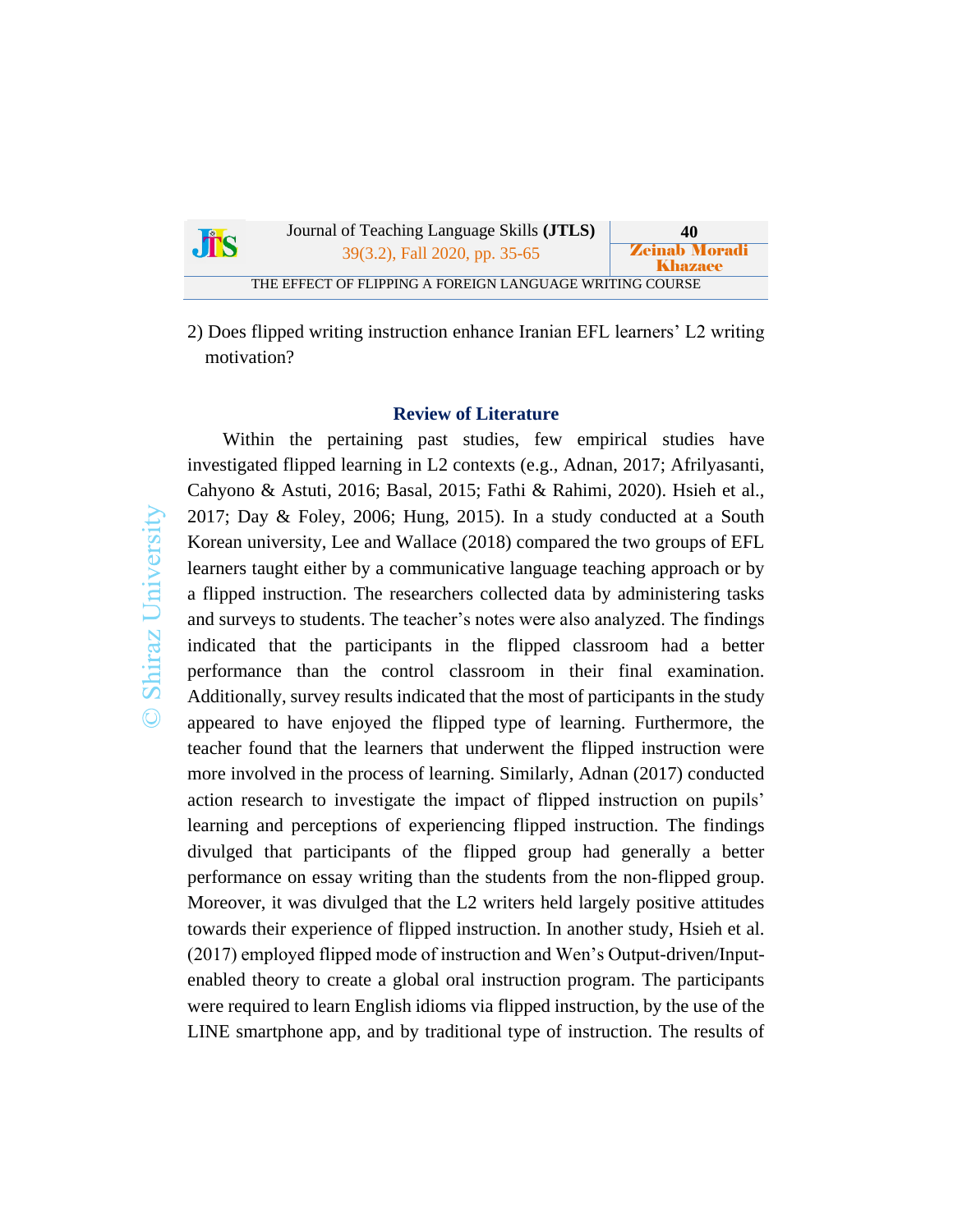| $\mathbf{d}$ | Journal of Teaching Language Skills ( <b>JTLS</b> )      | 41                              |
|--------------|----------------------------------------------------------|---------------------------------|
|              | 39(3.2), Fall 2020, pp. 35-65                            | <b>Zeinab Moradi</b><br>Khazaee |
|              | THE EFFECT OF FLIPPING A FOREIGN LANGUAGE WRITING COURSE |                                 |

the study indicated that the flipped course not only increased the students' motivation and engagement in class but it also substantially enhanced their knowledge of idioms.

Shiraz University  $\odot$ 

Although the results of some L2 studies reviewed above largely confirmed the positive effects of FC in many aspects, some researchers (e.g., Hung, 2018; Yilmaz, 2017) maintain that the success or failure of FC in engaging learners may be attributed to some factors. One factor which is of high importance in engaging students in online classrooms is learners' technology literacy knowledge. For instance, Yilmaz (2017) explored the effectiveness of technology literacy and learners' readiness on their satisfaction and motivation in FC. Using the FC model of instruction, he conducted a study on 236 undergraduate students. The results of the study highlighted that learners' readiness with technology literacy subscales was a significant predictor of learners' motivation and satisfaction in the FC mode of teaching. Learners need to acquire the necessary knowledge on conducting a class in an online setting; how to work with different apps, and how to communicate in the new setting. The adequate knowledge of technology devices influences the personal characteristics of individuals such as selfefficacy, self-regulation, self-confidence, and communication skill which Yilmaz (2017) considered them as significant factors in ensuring learners' motivation as well as satisfaction in flipped classrooms. Moreover, Hao (2016) argued that to increase the effectiveness of FC, learners need to have both enough responsibility and commitment to engage in the classroom and some basic technical skills which help them handle the class. Therefore, the ability to manage one's own learning in technology-enhanced learning environments may be a variable affecting the success of FC.

An accumulated body of studies suggested that writing skill can have a facilitative role in language development (Williams, 2012). Among four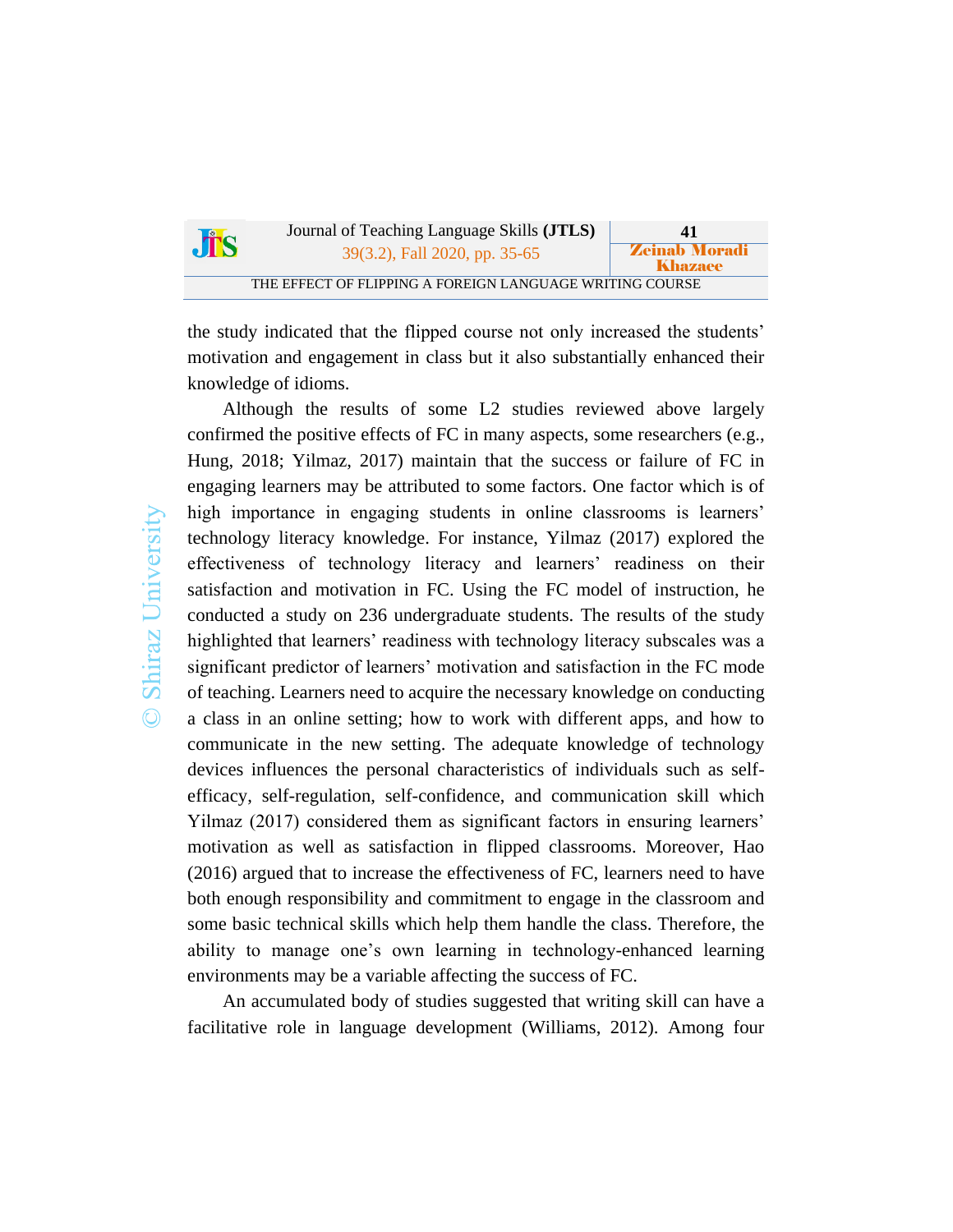|            | Journal of Teaching Language Skills ( <b>JTLS</b> )      | 42                              |
|------------|----------------------------------------------------------|---------------------------------|
| <b>JTS</b> | 39(3.2), Fall 2020, pp. 35-65                            | <b>Zeinab Moradi</b><br>Khazaee |
|            | THE EFFECT OF FLIPPING A FOREIGN LANGUAGE WRITING COURSE |                                 |

language skills, the writing skill can be improved by intense practice and FC is likely to provide an opportunity for teachers to devote their classroom time to writing practice (Kormos, 2012). In other words, if teachers encourage learners to peruse the writing instructions before the actual class, they might have enough time to practice written tasks and assignments in class time. Buitrago and Díaz (2018) used FC in Colombia to teach writing in which students were imposed to six videos of flipped writing workshops. They employed different technology such as YouTube videos and self-made videos to provide the intended content. The findings indicate that learners wellreceived the use of technology in writing instruction. Learners believed that employing different apps provided them with flexible opportunities to practice their lesson plans. However, some learners showed an unwillingness to participate and engage in online courses and in some cases, there was no difference between FC and conventional classrooms. FC mode of instruction might have influenced their motivation and their anxiety, and consequently their performance in the actual learning environments.

In a recent study, Alghasab (2020) examined the effect of flipping a writing classroom on the writing competencies and perceptions of EFL learners. To this end, 30 EFL student teachers who were taking an advanced writing course participated in this study. The study lasted for a period of thirteen weeks. The data were collected by administering a questionnaire as well as semi-structured interviews. The results indicated that the EFL learners held positive attitudes towards the flipped classroom. Further analysis of the data revealed that flipping the writing classroom created a more useful learning environment, provided flexible instruction which enhanced students' writing strategy use, and improved students' motivation and interaction. Employing a qualitative research design, Judy Shih and Huang (2020) also compared employing metacognitive strategies in a group of EFL students in a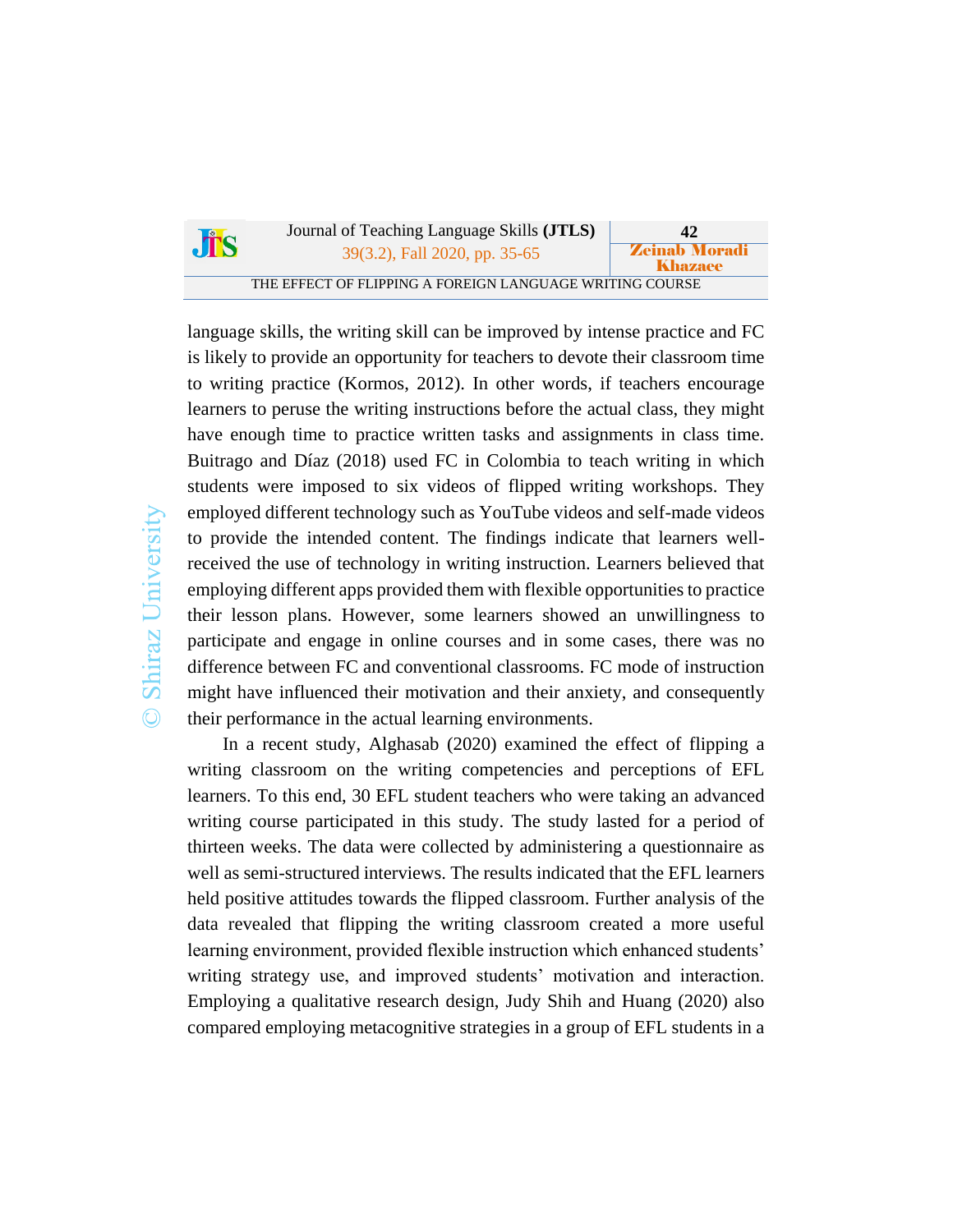|            | Journal of Teaching Language Skills ( <b>JTLS</b> )      | 43                              |
|------------|----------------------------------------------------------|---------------------------------|
| <b>JTS</b> | 39(3.2), Fall 2020, pp. 35-65                            | <b>Zeinab Moradi</b><br>Khazaee |
|            | THE EFFECT OF FLIPPING A FOREIGN LANGUAGE WRITING COURSE |                                 |

university flipped classroom and a traditional classroom. Eight students were the participants of this study. The data were gathered through semi-structured interviews. Their findings revealed that the flipped classroom provided a more engaging and deeper employment of metacognitive strategies. In another study, Su Ping, Verezub, Adi Badiozaman, and Chen (2019) examined EFL learners' perceptions and experience of a flipped writing program. The participants were 18 low proficiency university students in Malaysia. Data gathered from semi-structured interviews indicated that most participants help positive attitudes of the use of flipped classroom and stated that they devoted further time to preparing prior to the class, had further practice, active learning, discussion, interest and quick feedback during the class time, and a greater degree of competence beliefs after the class.

Since reviewing the related literature, as discussed above, indicates that there are problematic factors and obstacles in the effective implementation of FC, more studies are required and more attention should be given to FC mode of instruction in different contexts so as to appropriate solutions can be found to avoid or at least to alleviate the possible hindrances and to enhance stakeholders' understandings of this new mode of teaching. Moreover, as the flipped type of instructional methodology is relatively new, further empirical evidence is required to guarantee its success in L2 education.

#### **Method**

This paper is derived from a bigger project in which the contribution of a flipped writing instruction to some relevant variables was examined. This paper reports the details pertaining to the purpose of the current study with writing performance and writing motivation as the two dependent variables. This research was carried out using the quantitative research method. As it was not possible for the experimenter to select and divide the participants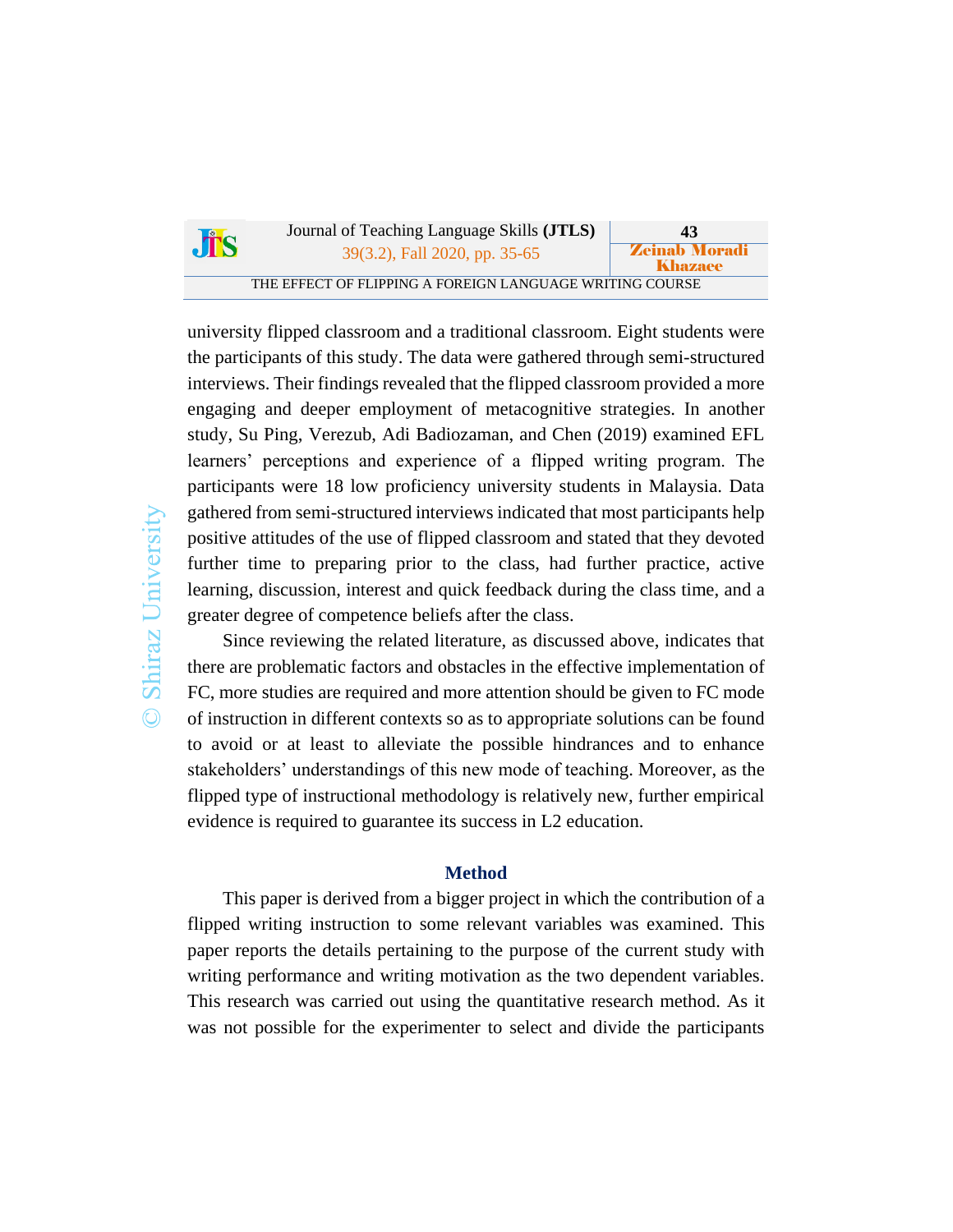| $\mathbf{d}$ | Journal of Teaching Language Skills ( <b>JTLS</b> )      | 44                              |
|--------------|----------------------------------------------------------|---------------------------------|
|              | 39(3.2), Fall 2020, pp. 35-65                            | <b>Zeinab Moradi</b><br>Khazaee |
|              | THE EFFECT OF FLIPPING A FOREIGN LANGUAGE WRITING COURSE |                                 |

randomly in the context of research (University of Kurdistan), a quasiexperimental research design was employed. This design is normally used when it is not logistically feasible to conduct a randomized, controlled trial study (Ary, Jacobs, Sorensen, & Walker, 2019). In a quasi-experimental design, participants are not randomly selected and intact groups are recruited as the participants of the study.

# **Participants**

This research was conducted at the University of Kurdistan, Iran. As for the participants of this study, learners from two EFL writing classes during the fall 2018 academic year were recruited as the participants of the study. They were undergraduate students of Applied Linguistics. These two classes were randomly assigned to a control group  $(N= 25)$  and an experimental group (N= 18). The two classes contained both male and female participants and their ages varied from 20 to 24 years old. The students were approximately at the identical level of English proficiency as was confirmed by the results of the Oxford placement test (OPT) which was given to both classes. Before beginning the treatment, students became aware of the purpose of the project and were made sure that their information would remain confidential. None of the students in both classes reported to have had the experience of being instructed according to flipped model and it was the first time that they experienced flipped model instruction.

### **Instrumentation**

**Oxford Placement Test** (OPT: 2004) In order to make sure of the homogeneity of students prior to beginning the treatments, OPT was administered to the students as a standard language proficiency test in both experimental and control groups. This simulated standard test contained 200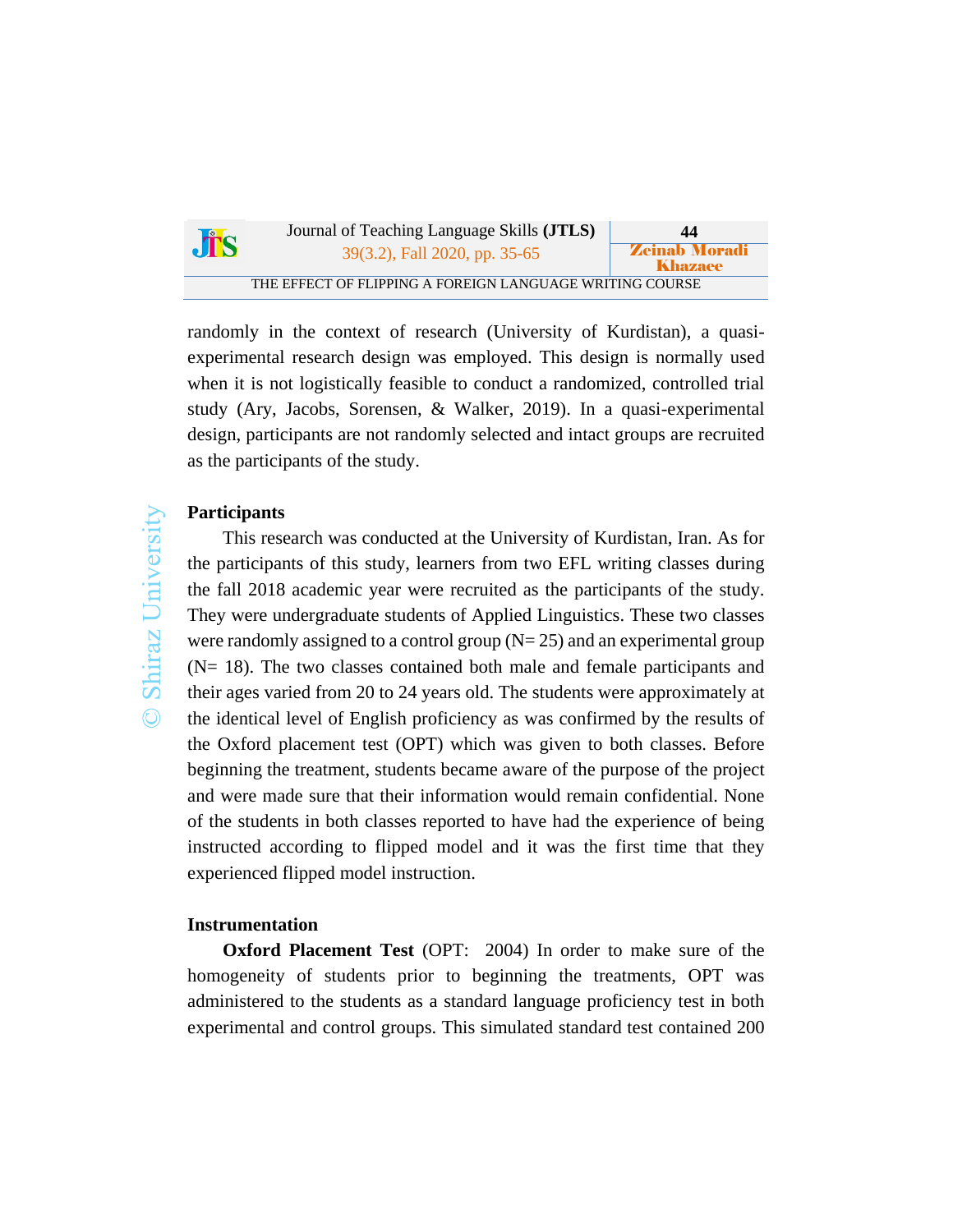| <b>JIS</b> | Journal of Teaching Language Skills ( <b>JTLS</b> )      | 45                                     |
|------------|----------------------------------------------------------|----------------------------------------|
|            | 39(3.2), Fall 2020, pp. 35-65                            | <b>Zeinab Moradi</b><br><b>Khazaee</b> |
|            | THE EFFECT OF FLIPPING A FOREIGN LANGUAGE WRITING COURSE |                                        |

items for measuring listening, grammar ,vocabulary and reading skills. This scale is utilized for measuring the language proficiency of different learners with various levels of language proficiency (Allan 2004). As estimated by Cronbach's alpha formula, the reliability coefficient of the test turned out to be .82 in this study.

#### **Second Language Writing Motivation Scale (SLWMS)**

Shiraz University  $\odot$ 

The L2 writing motivation scale (SLWMS) developed by Waller and Papi (2017) was employed in the present study. SLWMS includes L2 writing motivation items which were developed according to other general L2 motivation scales designed by Taguchi, Magid, and Papi (2009) (as cited in Wallera and Papi, 2017). The scale encompasses statements about L2 writers' intended attempts for learning the L2, their desire, as well as their motivational intensity in learning the language. Each item is assessed on a 6-point Likert scale varying from 1 (never) to 6 (always). A sample item of this scale is "I would like to spend lots of time learning to write in English." The reliability coefficient of the scale, as calculated by Cronbach's Alpha, was 0.79 in the present research.

## **Timed Writing Essays**

Two 45-minute writing tasks were used as the pre-test and post-test of the current study. The two writing tasks did not require the students to have any technical background information about the topics. The students were required to write an essay between 300 to 500 words for each topic within 45 minutes. They were not allowed to use dictionaries or the Internet. The topics were selected from "185 TOEFL Writing (TWE) Topics and Model Essays" The topics were as the following: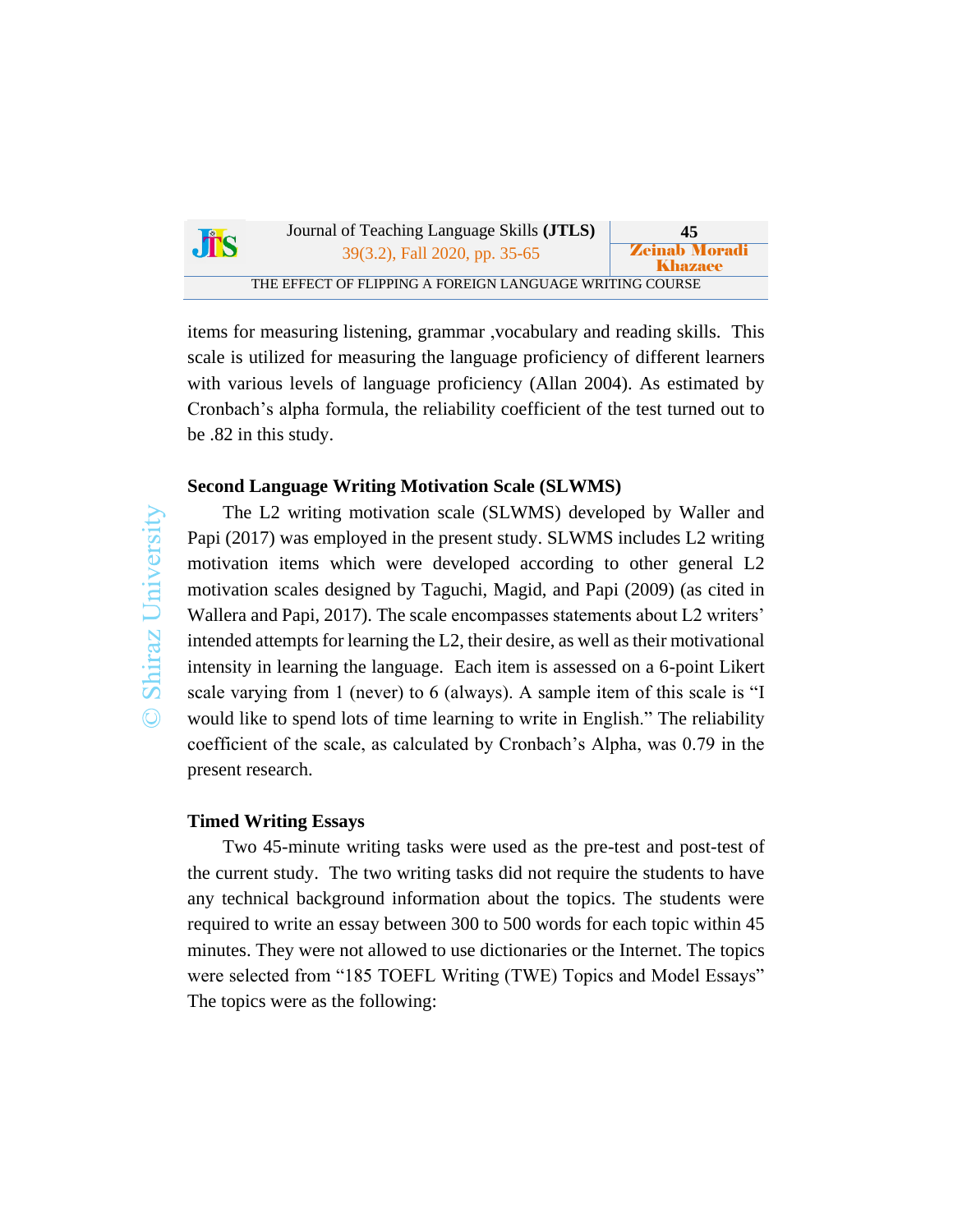| Jis | Journal of Teaching Language Skills ( <b>JTLS</b> )      | 46                                     |
|-----|----------------------------------------------------------|----------------------------------------|
|     | 39(3.2), Fall 2020, pp. 35-65                            | <b>Zeinab Moradi</b><br><b>Khazaee</b> |
|     | THE EFFECT OF FLIPPING A FOREIGN LANGUAGE WRITING COURSE |                                        |

**Topic 1:** *" In the future, students may have the choice of studying at home by using technology such as computers or television or of studying at traditional schools. Which would you prefer? Use reasons and specific details to explain your choice.*

**Topic 2:** *Do you agree or disagree with the following statement? With the help of technology, students nowadays can learn more information and learn it more quickly. Use specific reasons and examples to support your answer* "

# **Procedure**

Before the beginning of the semester, permission for carrying out the treatment and data collection was granted by the head of the English language department at the University of Kurdistan, Iran. Data collection occurred in fall 2018. The participants were enrolled in the 'advanced writing course' presented to English major students as a compulsory course. The purpose of this course was to develop the writing proficiency of students in doing academic writing tasks. In the first session of the course, a timed writing essay (Topic A) and the SLWMS were given to the students in both the experimental group (flipped) and the control group (non-flipped) as the pre-tests of the study. During this writing course, the students were first familiarized with the main sections of an essay including the introductory paragraph, body, and concluding paragraph. They were also instructed on how to write different paragraphs. In fact, each session, they were provided with the instruction on different types of paragraphs such as descriptive and process, opinion, comparison and contrast, and problem/solution paragraphs. In addition, they were also provided with explanations on how to outline, develop, and finish a coherent and unified essay.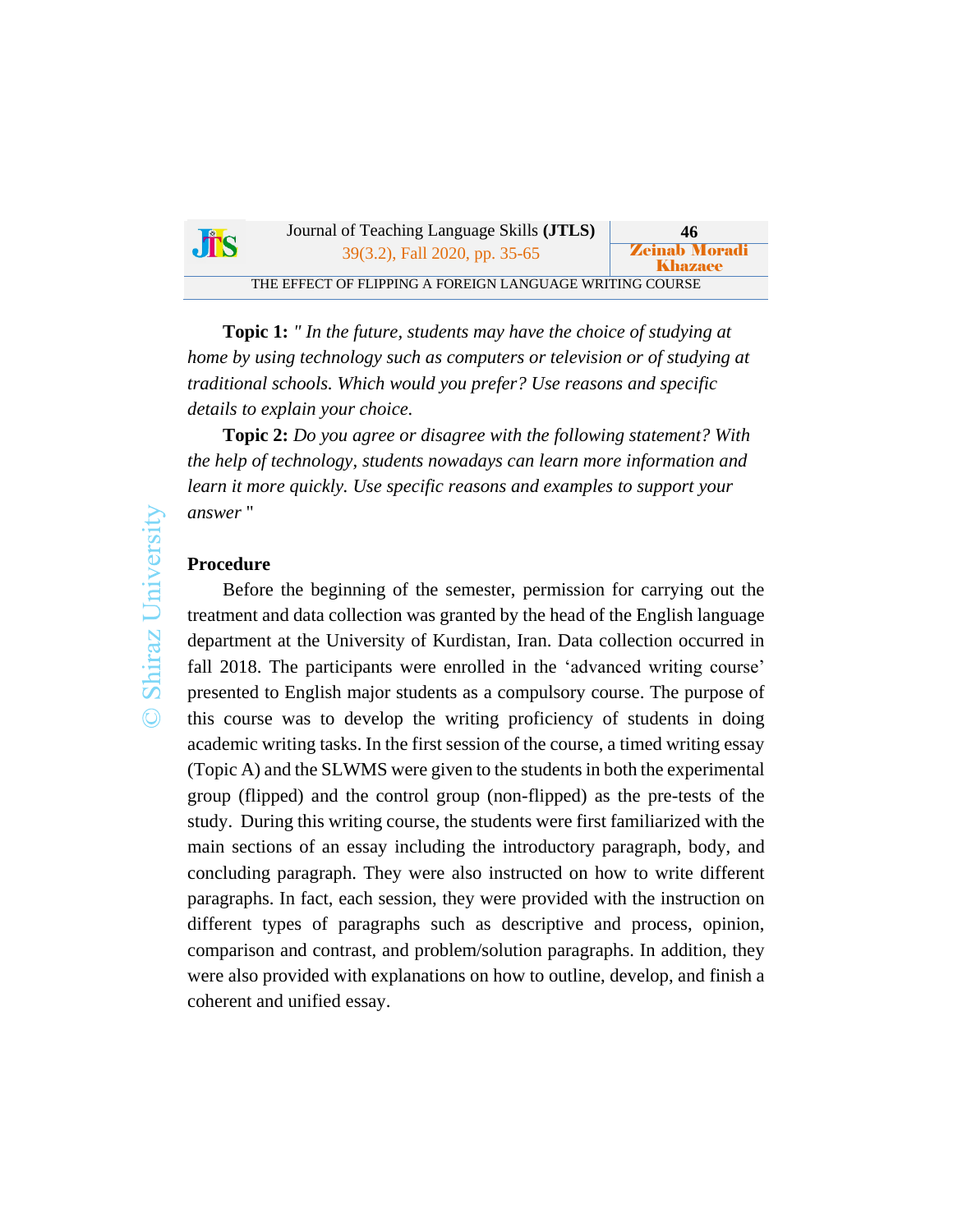| Jis | Journal of Teaching Language Skills ( <b>JTLS</b> )      | 47                              |
|-----|----------------------------------------------------------|---------------------------------|
|     | 39(3.2), Fall 2020, pp. 35-65                            | <b>Zeinab Moradi</b><br>Khazaee |
|     | THE EFFECT OF FLIPPING A FOREIGN LANGUAGE WRITING COURSE |                                 |

As for the treatment of the experimental group (i.e., flipped group), each writing session included two main stages: pre-class and during-class intervention. In the pre-class stage, the participants were asked to watch the videos given to them before attending the class. Each session students received the videos for the next session at the end of their writing class. In fact, the students were required to watch the videos of each session before attending the class. Table 1 presents the topics of the videos for each session.

In the next phase of intervention, which was the during-class phase, students who had watched videos at home attended the class and were required to the writing activities in the class under the supervision of the instructor. Every session at the beginning of the class, the teacher asked some questions about the video (length, quality, atmosphere, etc.) in order to make sure that all the students in the experimental group had watched and understood the video. Meanwhile, students could ask questions about the content of the video if they had any. After around 10 minutes of warm-up, the teacher gave students an assignment, and students were required to do the assignment considering what they had learned from videos. While writing, students could ask any questions or further explanations from the teacher or their peers in the class. Doing written tasks usually took about 60 minutes each session. The teacher gathered all the writings and rated them using Jacobs et al.'s (1983) rating rubric. Evaluated writings were then delivered to the students next session. During the last 10 minutes of each session, all the students received the videos for the next lesson. Moreover, videos were uploaded on a telegram group each session for the absent students.

Concerning the control group, the students were taught the same content and materials by the same instructor. Every session the teacher began the class by giving some writing instructions via in-class lectures. In fact, the beginning part of each session was a kind of traditional teacher-fronted classroom in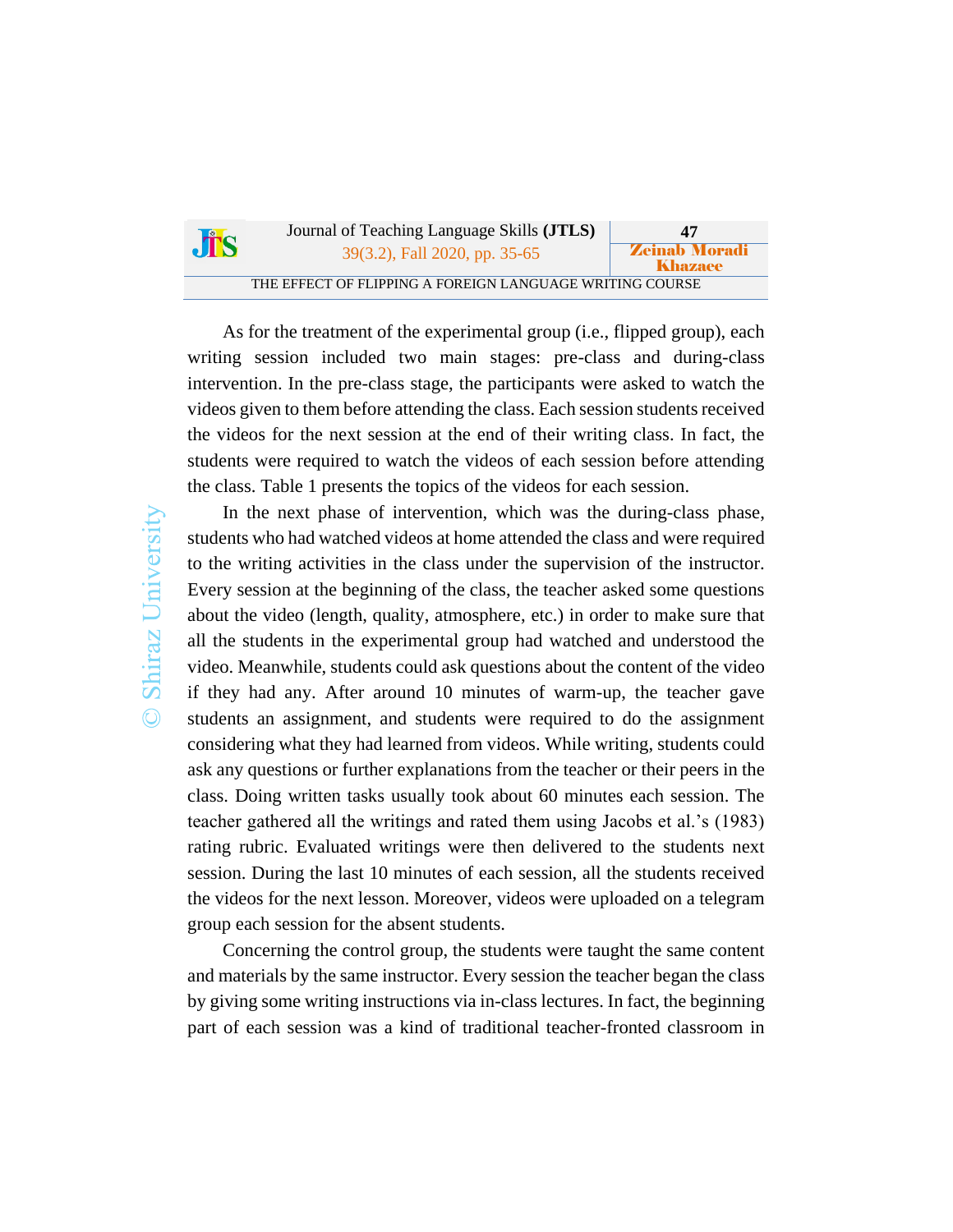|            | Journal of Teaching Language Skills ( <b>JTLS</b> )      | 48                              |
|------------|----------------------------------------------------------|---------------------------------|
| <b>JTS</b> | 39(3.2), Fall 2020, pp. 35-65                            | <b>Zeinab Moradi</b><br>Khazaee |
|            | THE EFFECT OF FLIPPING A FOREIGN LANGUAGE WRITING COURSE |                                 |

which the students remained silent and listened carefully. In each session, at least 60 minutes of the time of the class was allocated to the teacher's instruction and lecturing. The teacher also explained how to do writing assignments in order to help them to be able to carry out the written tasks at home. Moreover, because of the lack of time in the class, the teacher could not allocate much of the time to doing all of the writing tasks. In the next session, the students were required to deliver their writing tasks, which they had done at home. The completed tasks were evaluated by the instructor and returned to the students in the next sessions. When the writing course was over, another timed writing task (Topic B) and the SLWMS were readministered to both groups as the post-tests of this research.

Table 1.

## *Descriptions of Sessions*

| <b>Sessions</b> | Topic of the video                      | Length of<br>the video | <b>Writing assignment</b>                                                                                                              |  |
|-----------------|-----------------------------------------|------------------------|----------------------------------------------------------------------------------------------------------------------------------------|--|
| Session one     | Introduction:<br>process writing        | 33                     | Recognizing six steps of the writing<br>process                                                                                        |  |
| Session two     | Pre-writing: Getting<br>ready to write  | 27                     | Narrowing some topics, Listing ideas<br>for a topic, Mapping ideas for a topic,<br>Editing mapped and listed ideas                     |  |
| Session three   | The structure of a<br>paragraph         | 30                     | Recognizing<br>topic<br>sentences,<br>supporting<br>sentences,<br>and<br>concluding sentences. writing a topic<br>sentence for a topic |  |
| Session four    | The development of<br>a paragraph       | 27                     | Starting to use peer editing, writing<br>some supporting sentences, writing<br>some concluding sentences                               |  |
| Session five    | Descriptive<br>and<br>process paragraph | 33                     | Writing two descriptive paragraphs,<br>using transition words and phrases                                                              |  |
| Session six     | Opinion paragraph                       | 24                     | Writing an opinion paragraph using<br>modal auxiliaries and cause/ effect<br>connectors                                                |  |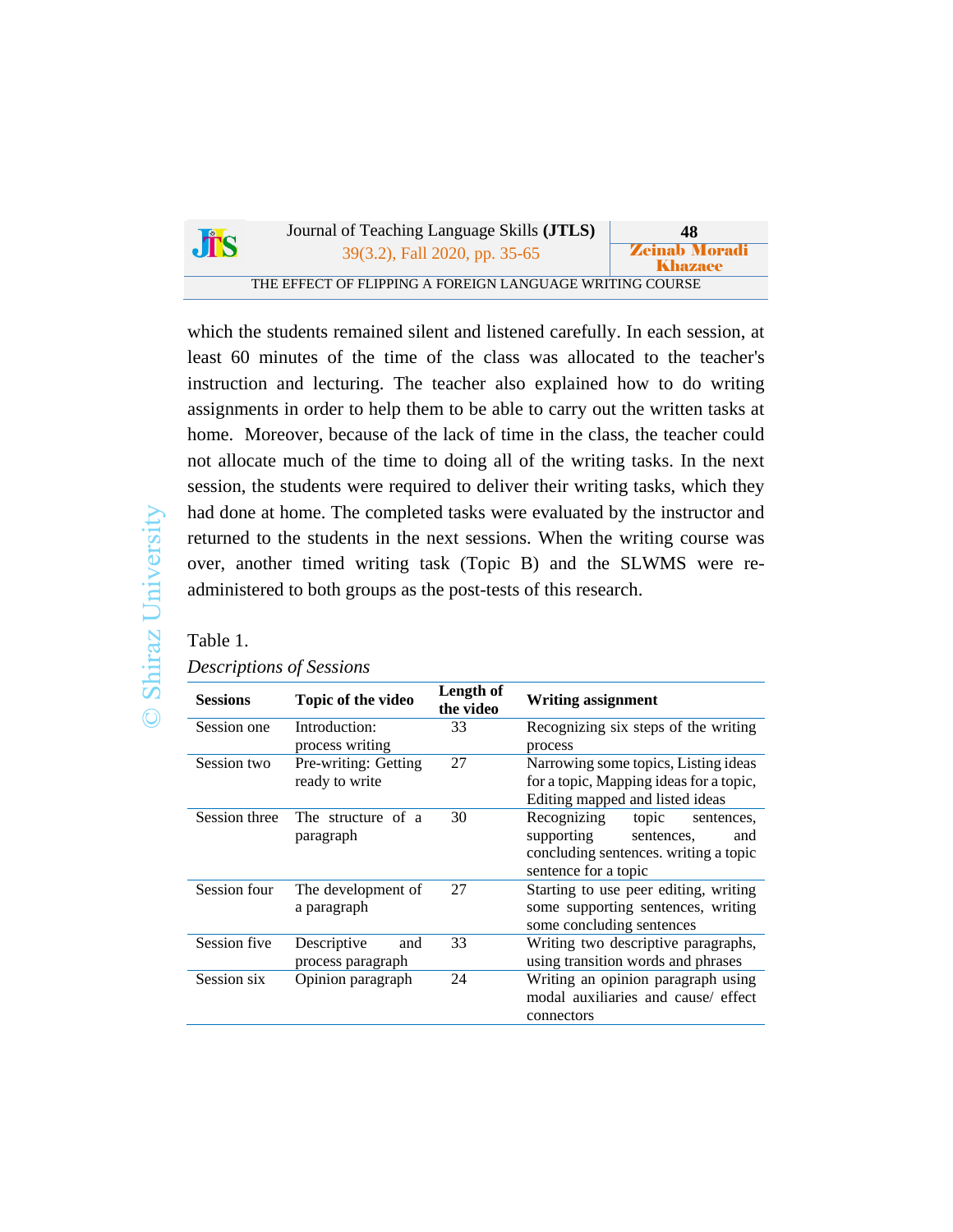

Journal of Teaching Language Skills **(JTLS) 49** 39(3.2), Fall 2020, pp. 35-65 **Zeinab Moradi** 

Khazaee

THE EFFECT OF FLIPPING A FOREIGN LANGUAGE WRITING COURSE

| <b>Sessions</b>          | Topic of the video                          | Length of<br>the video | <b>Writing assignment</b>                                                                              |
|--------------------------|---------------------------------------------|------------------------|--------------------------------------------------------------------------------------------------------|
| <b>Session</b>           | Comparison/contras                          | 27                     | Comparison/contrast<br>Writing                                                                         |
| seven                    | t paragraph                                 |                        | paragraphs using block organization<br>or point by point organization.<br>Advantages and disadvantages |
| Session eight            | Problem/solution<br>paragraph               | 24                     | Problem/solution<br>Writing<br>using conditional<br>paragraphs<br>structures                           |
| Session nine             | The structure of an<br>essay                | 30                     | Recognizing the structure of an<br>essay, writing an essay                                             |
| Session ten              | Outlining an essay                          | 27                     | Writing an outline for an essay,<br>writing an essay                                                   |
| <b>Session</b><br>eleven | Introduction and<br>conclusions             | 24                     | writing an essay                                                                                       |
| Session<br>twelve        | Unity and<br>coherence                      | 30                     | writing an essay                                                                                       |
| Session<br>thirteen      | How to write an<br>essay for<br>examination | 24                     | writing an essay                                                                                       |

#### **Data Analysis**

Descriptive statistics, matched t-test, and ANCOVA were used to empirically measure the impact of the flipped teaching on the students' writing performance and writing motivation. Moreover, Jacobs et al.'s (1981) writing scale with an analytical scoring procedure was used to score the students' essays. The scoring rubric for Jacobs et al.'s (1981) scale involves five subcategories, comprising, content, organization, vocabulary, language use, and mechanics. To check the rater consistency in scoring, two other writing instructors who were familiar with this scored one-third of the writing tasks randomly. The reliability coefficient using Cohen's Kappa's formula was 0.88.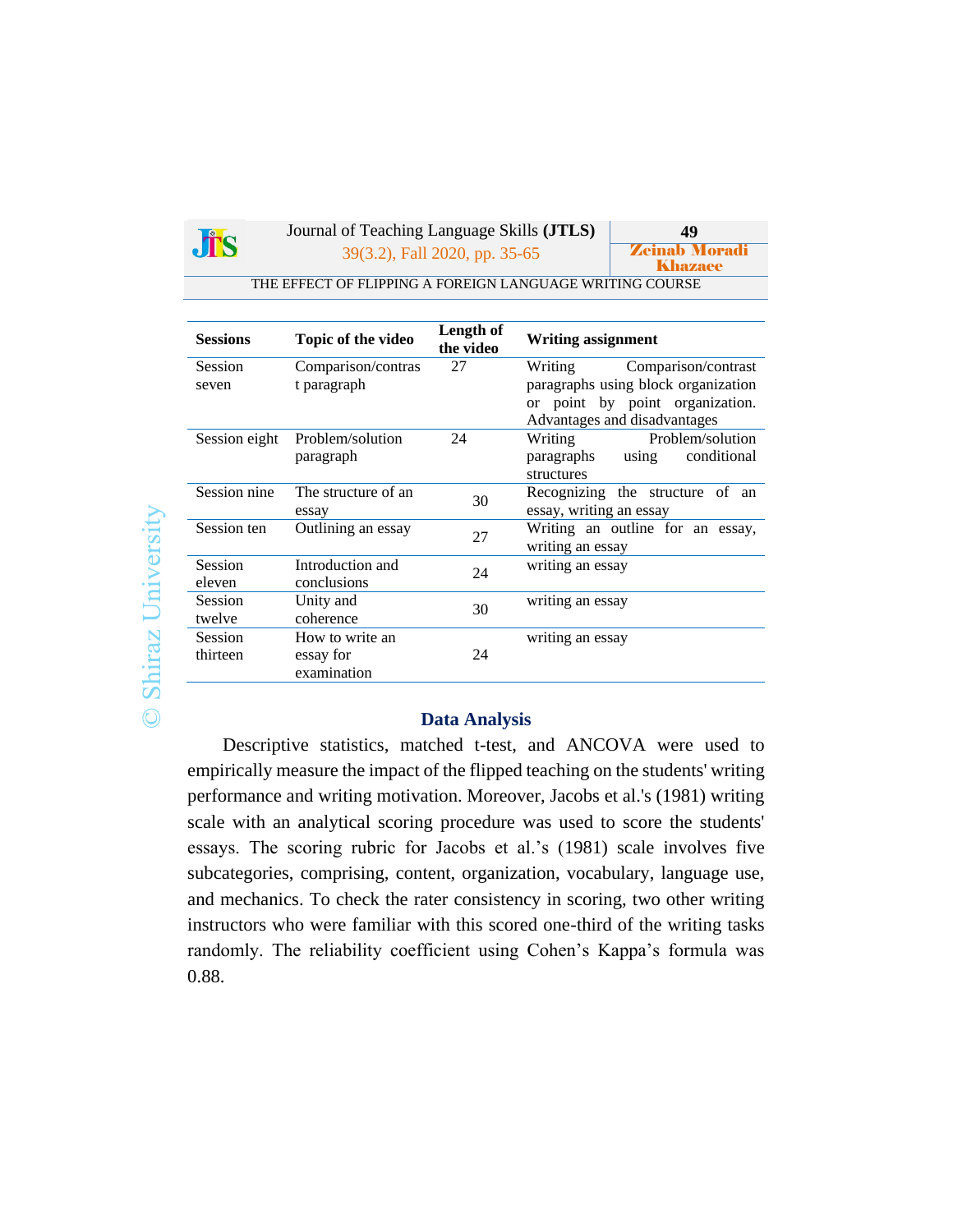| $\int_{0}^{\infty}$ | Journal of Teaching Language Skills ( <b>JTLS</b> )      | 50                              |
|---------------------|----------------------------------------------------------|---------------------------------|
|                     | 39(3.2), Fall 2020, pp. 35-65                            | <b>Zeinab Moradi</b><br>Khazaee |
|                     | THE EFFECT OF FLIPPING A FOREIGN LANGUAGE WRITING COURSE |                                 |

#### **Results**

As previously pointed out, two research questions were formulated for this research. For the purpose of addressing the first research question that was concerned with the effectiveness of flipped instruction in improving writing performance, a matched *t*-test was used to investigate the degree of difference in the mean scores from pre-test to the post-test of writing performance. In fact, a matched *t*-test was run for each group (i.e., control & experimental). The mean scores for pre-test and post-test were obtained from administering the timed-writing tasks before and after the treatment. The results obtained from matched *t*-tests analyses revealed that statistically significant progress was observed in the mean scores of the writing performance from pre-test to post-test for each group. These results have been presented in Table 2. According to the table, the control group also witnessed a substantial increase in the mean scores of the writing essay ( $t = -6.22$ ,  $p < 0.05$ ). In the same way, the change in the writing means scores of the experimental group was statistically significant (t = -13.54,  $p < 0.05$ ). As demonstrated by the results, the mean score of the control group was 66.16 in the pre-test and was raised to 76.16 on the post-test, highlighting that the control group experienced a significant increase in writing performance. Likewise, concerning the experimental group, there was substantial progress in the mean scores of writing pre-tests from 69.40 to 87.92 on the post-test. This difference was also statistically meaningful.

In addition, to investigate which group, experimental or control, had further improvement in terms of writing performance, a one-way analysis of covariance (ANCOVA) was performed. The purpose of running ANCOVA was to compare the two kinds of treatments with regard to their effects on the writing development of the EFL participants. In ANCOVA analysis which is commonly used for pretest-posttest designs, the groups are compared at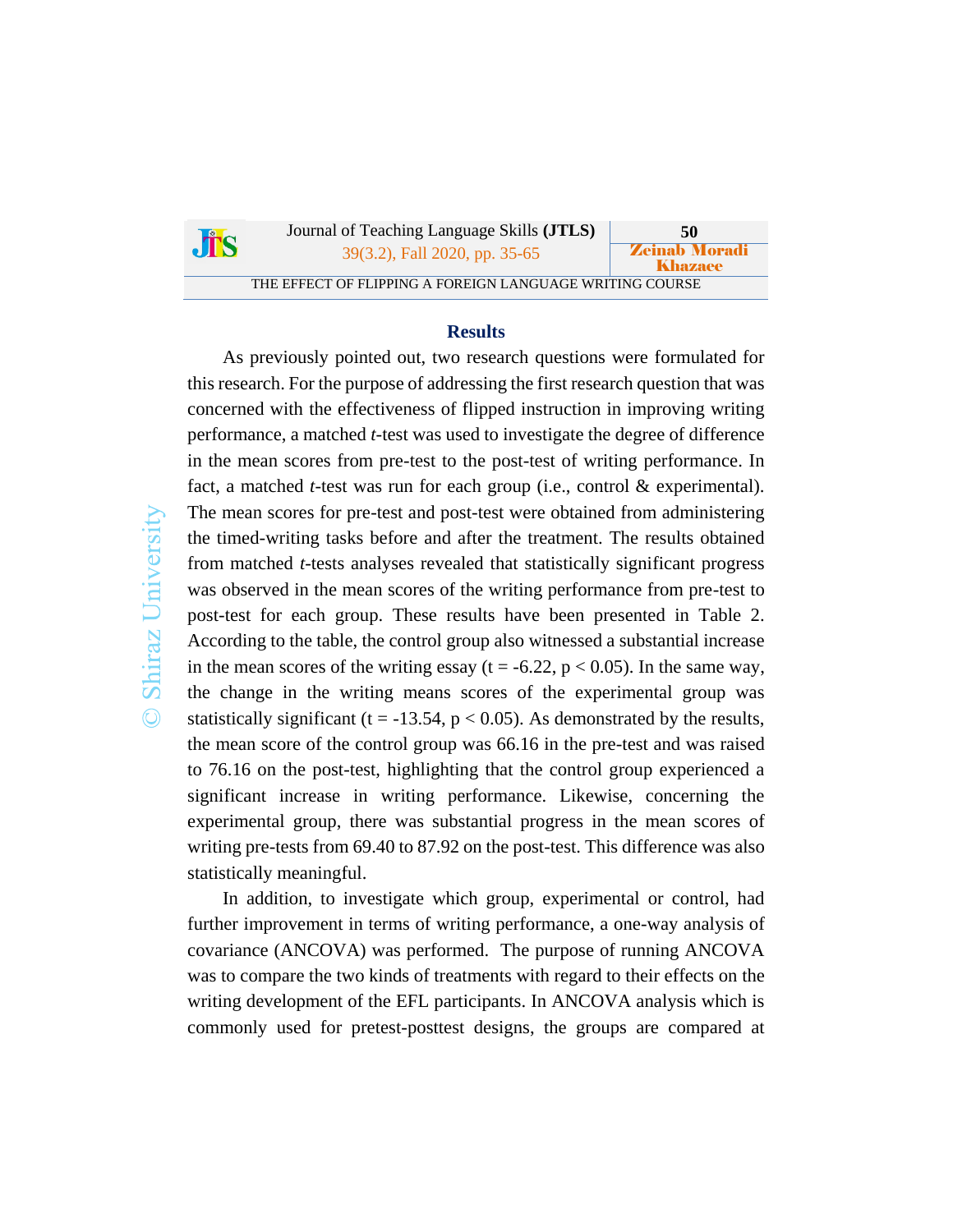| <b>Jis</b> | Journal of Teaching Language Skills ( <b>JTLS</b> )      | 51                                     |
|------------|----------------------------------------------------------|----------------------------------------|
|            | 39(3.2), Fall 2020, pp. 35-65                            | <b>Zeinab Moradi</b><br><b>Khazaee</b> |
|            | THE EFFECT OF FLIPPING A FOREIGN LANGUAGE WRITING COURSE |                                        |

posttest, considering the scores of pre-tests as the covariate to statistically control already existing differences between the groups.

#### Table 2.

*Paired Samples t-test for Writing Scores in each Group*

|              |       | Pre-test |       | Post-test |          |          |
|--------------|-------|----------|-------|-----------|----------|----------|
| Groups       | M     |          | M     |           |          | Sig      |
| Control      | 66.16 | ' 0.91   | 76.16 | 11.16     | $-0.44$  | $0.00\,$ |
| Experimental | 69.40 | 7.80     | 87.92 | 12.65     | $-13.54$ |          |

# Table 3.

*ANCOVA Results for Writing Performance Scores*

| Source          | Type III Sum<br>of Squares | df             | Mean Square F |        | Sig. | Partial Eta<br>Squared |
|-----------------|----------------------------|----------------|---------------|--------|------|------------------------|
| Corrected Model | 2954.114 <sup>a</sup>      | $\mathfrak{D}$ | 1477.057      | 34.880 | .000 | .636                   |
| Intercept       | 1045.745                   |                | 1045.745      | 24.695 | .000 | .382                   |
| Pre.writing     | 1508.454                   |                | 1508.454      | 35.621 | .000 | .471                   |
| Group           | 940.302                    |                | 940.302       | 22.205 | .000 | .357                   |
| Error           | 1693.886                   | 40             | 42.347        |        |      |                        |
| Total           | 300875.000                 | 43             |               |        |      |                        |
| Corrected Total | 4648.000                   | 42             |               |        |      |                        |

Before performing ANCOVA, its assumptions were checked. The assumptions included linearity, normality of data, homogeneity of regression slopes as well as variances, and accurate assessment of the covariate. The results indicated that the assumptions were not violated. The results of ANCOVA, as seen in Table 3, indicated that a statistically significant difference was found between the experimental group and the control group on writing post-test scores,  $F(1, 40) = 22.20$ ,  $p = 0.000$ , partial eta squared = 0.357).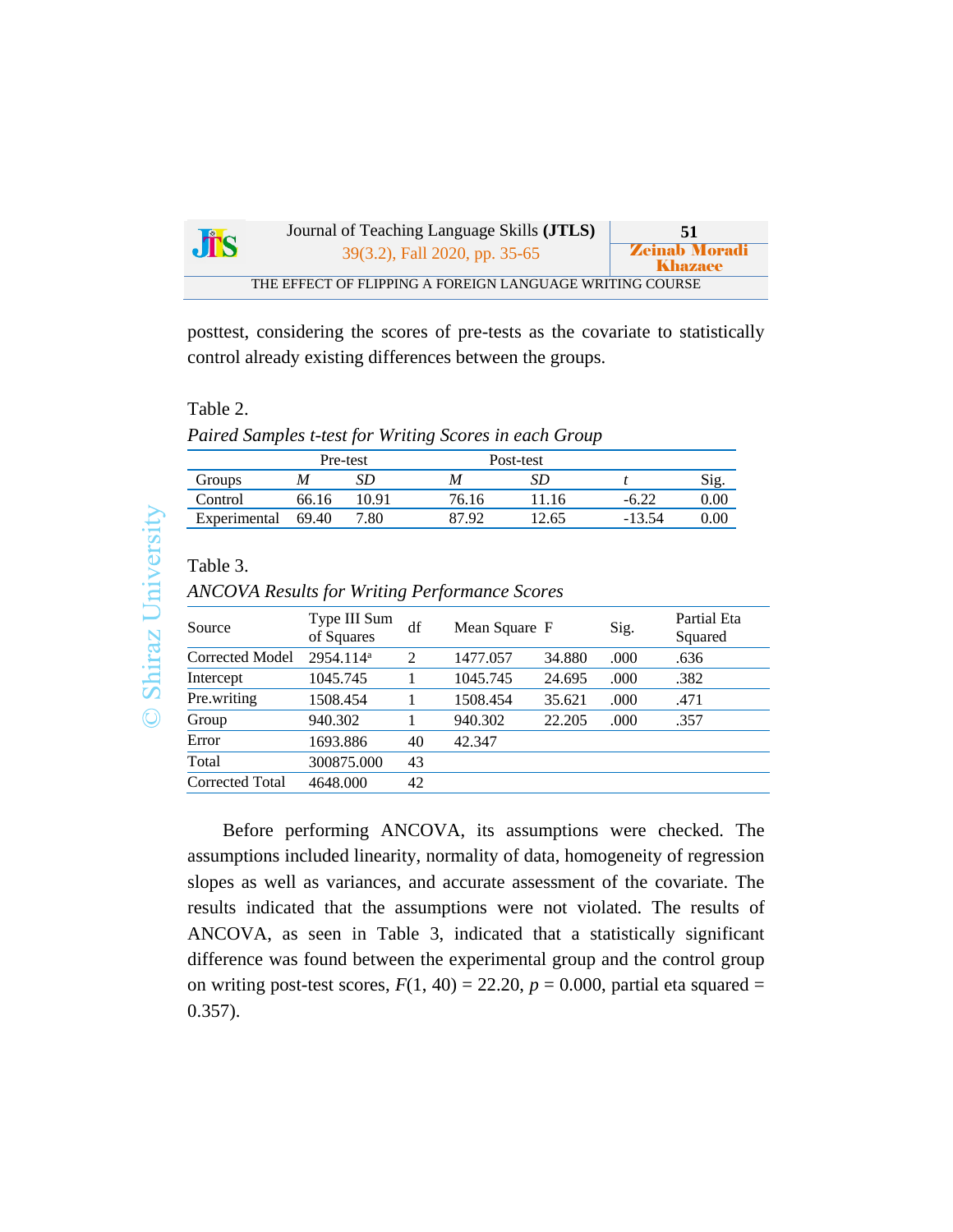| <b>JTS</b> | Journal of Teaching Language Skills ( <b>JTLS</b> )      | 52                              |
|------------|----------------------------------------------------------|---------------------------------|
|            | 39(3.2), Fall 2020, pp. 35-65                            | <b>Zeinab Moradi</b><br>Khazaee |
|            | THE EFFECT OF FLIPPING A FOREIGN LANGUAGE WRITING COURSE |                                 |

Research question two was concerned with exploring the effect of flipped instruction on the writing motivation of the EFL participants. Table 4 indicates the descriptive statistics for the scores of writing motivation of both groups for pretest and posttest. To answer this question, another ANCOVA analysis was used. Again, the pre-test scores of writing motivation were considered as the covariate. Also, the investigation of the assumptions of ANCOVA indicated that no assumption was violated. Therefore, ANCOVA could be performed. The results of ANCOVA revealed that the two groups were significantly different in terms of their post-test scores of writing motivation,  $F(1, 40) = 51.67$ ,  $p = 0.000$ , partial eta squared = 0.56). As the ANCOVA results in Table 5 show, flipped writing courses enhanced L2 writing motivation of the experimental group significantly.

Table 4.

*Descriptive Statistics for pre and Posttests Scores of Writing Motivation*

|              | Pre-test |       | Post-test |       |  |
|--------------|----------|-------|-----------|-------|--|
| Groups       | M        | SD    | M         | SΡ    |  |
| Control      | 87.83    | 11.42 | 91.72     | 12.15 |  |
| Experimental | 85.12    | 11 17 | 99.92     | 13.24 |  |

Table 5.

*ANCOVA Results for Writing Motivation Scores*

| <b>Source</b>                         | <b>Type III Sum</b><br>of Squares | df | <b>Mean Square</b> | F       | Sig. | <b>Partial Eta</b><br><b>Squared</b> |
|---------------------------------------|-----------------------------------|----|--------------------|---------|------|--------------------------------------|
| Corrected Model 2940.502 <sup>a</sup> |                                   | 2  | 1470.251           | 74.046  | .000 | .787                                 |
| Intercept                             | 1054.052                          |    | 1054.052           | 53.085  | .000 | .570                                 |
| Pre.Motivation                        | 2237.209                          |    | 2237.209           | 112.671 | .000 | .738                                 |
| Group                                 | 1026.046                          |    | 1026.046           | 51.674  | .000 | .564                                 |
| Error                                 | 794.242                           | 40 | 19.856             |         |      |                                      |
| Total                                 | 404065.000                        | 43 |                    |         |      |                                      |
| Corrected Total 3734.744              |                                   | 42 |                    |         |      |                                      |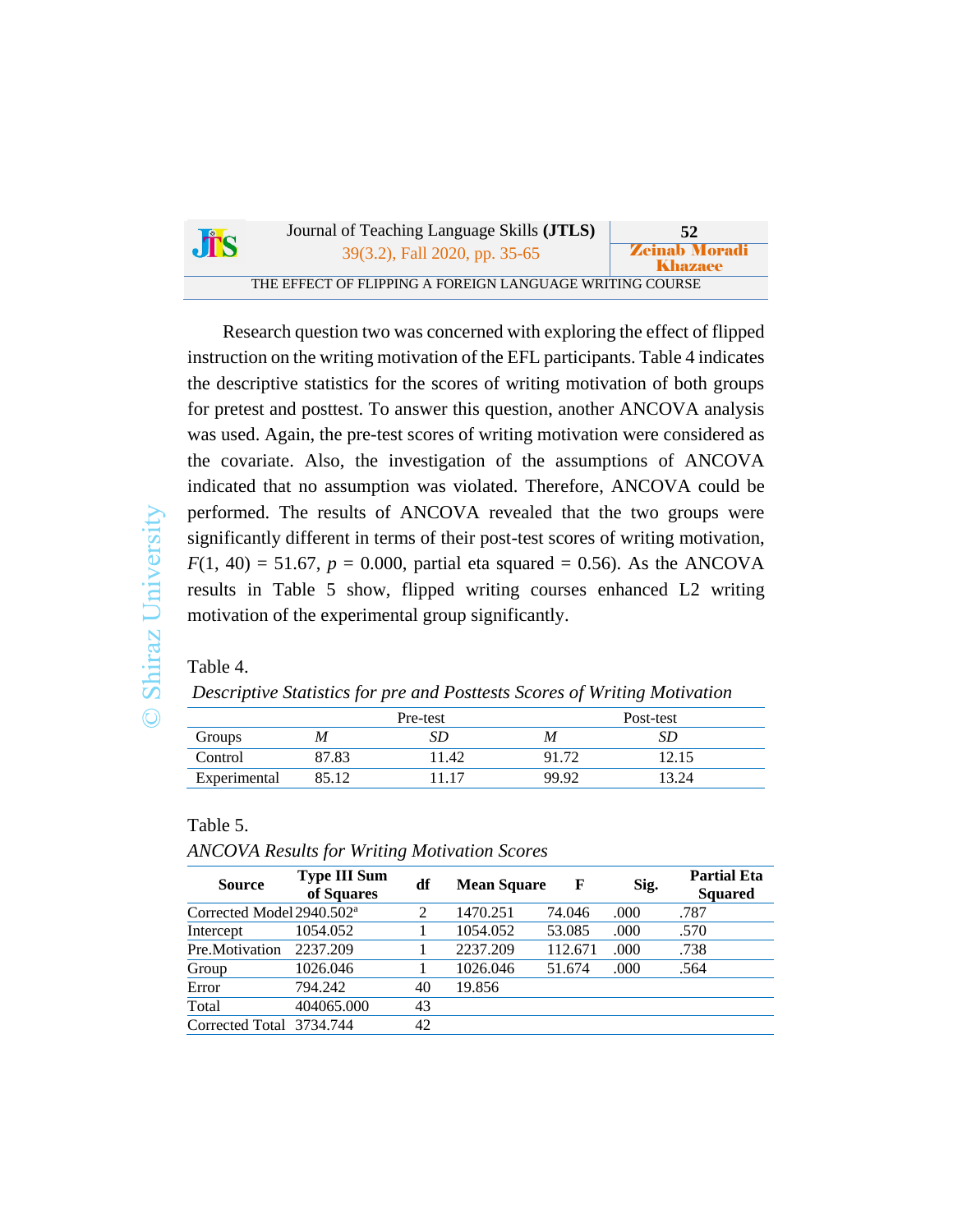|            | Journal of Teaching Language Skills (JTLS)               | 53                              |
|------------|----------------------------------------------------------|---------------------------------|
| <b>JES</b> | 39(3.2), Fall 2020, pp. 35-65                            | <b>Zeinab Moradi</b><br>Khazaee |
|            | THE EFFECT OF FLIPPING A FOREIGN LANGUAGE WRITING COURSE |                                 |

### **Discussion**

Flipped method of teaching has received remarkable attention among numerous researchers and practitioners. However, it may have been neglected in the EFL context. This study sought to clarify the effects of a flipped writing course on Iranian EFL students' ability in writing and writing motivation. The results of the data analysis revealed that the flipped writing course significantly improved the writing performance of the experimental group. This is in line with the findings of some previous empirical studies (e.g., Abedi, Keshmirshekan, & Namaziandost, 2019; Ahmed, 2016; Fathi & Rahimi, 2020; Leis, Cooke, & Tohei, 2015). The findings of the present study verify the bulk of past studies that investigated the impacts of the flipped mode of instruction in EFL contexts (Hung, 2018; Mehring, 2016).

Flipped instruction is argued to be beneficial for second language instruction as it provides the learners with further opportunities to devote more time to L2 learning inside as well as outside the class due to the inverted nature of learning in such classrooms. In such classrooms, the learners are provided with pre-class content usually through video recordings and they are required to study the materials and read the teacher-made worksheets on their own outside the classroom (Tucker, 2012). Having studied the pre-class input materials, the participants could reinforce what they had learned by doing the assignments, being more engaged in class activities cooperatively, and receiving further teacher and peer-feedback (Milman, 2012; Roehl, Reddy, & Shannon, 2013). Moreover, since the learners in the flipped classroom were required to study the input materials of the videos prior to the class, the point of departure inside the class was the output mainly through writing the essays or discussing the content of the videos. Therefore, the improved writing performance of the participants may be justified in the light of the 'Outputdriven, input-enabled' hypothesis (Wen, 2008) in which it is argued that when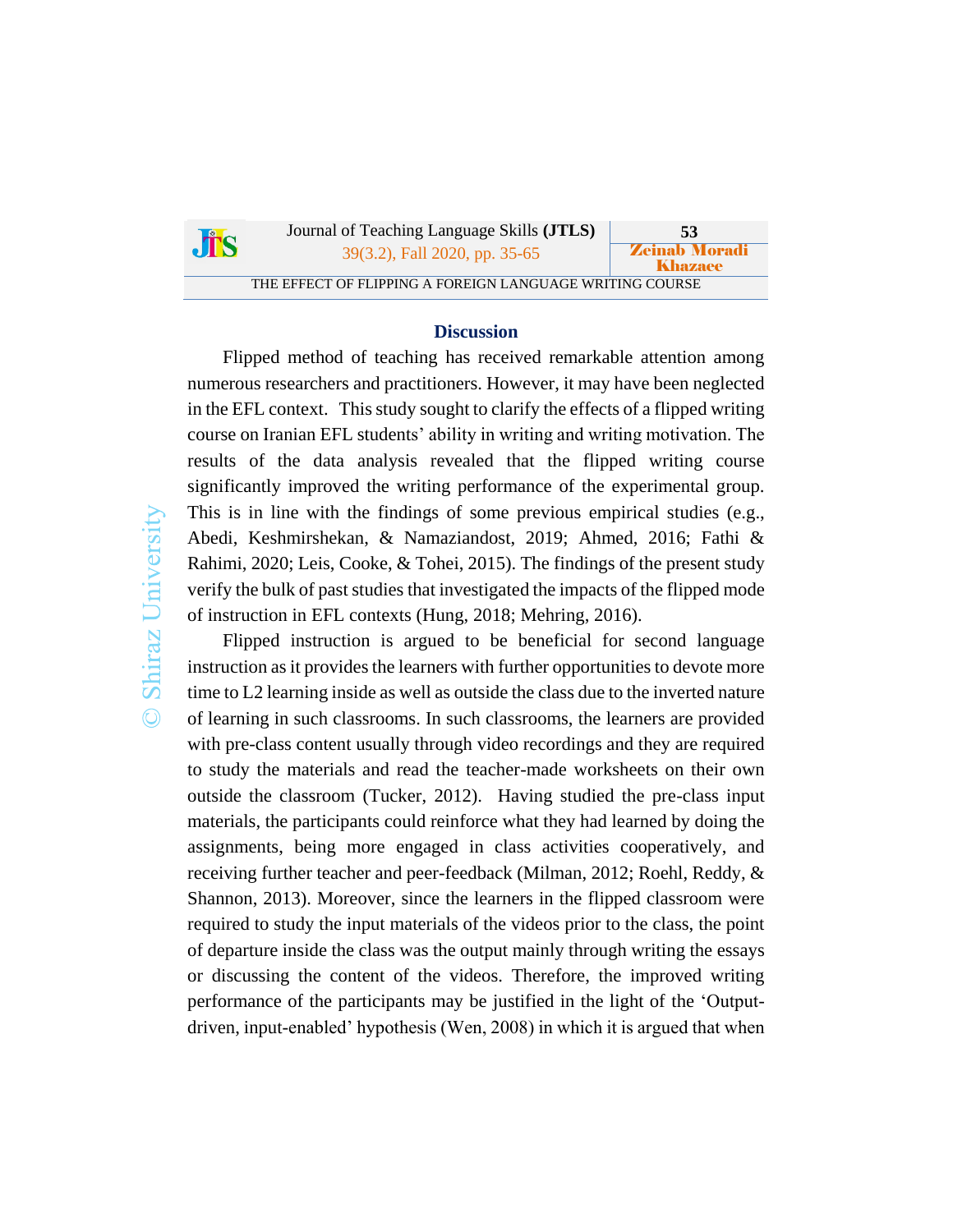| <b>Jis</b> | Journal of Teaching Language Skills (JTLS)               | 54                                     |
|------------|----------------------------------------------------------|----------------------------------------|
|            | 39(3.2), Fall 2020, pp. 35-65                            | <b>Zeinab Moradi</b><br><b>Khazaee</b> |
|            | THE EFFECT OF FLIPPING A FOREIGN LANGUAGE WRITING COURSE |                                        |

language classes begin with output, L2 learners gain further motivation to learn the language and to use their learned language knowledge. Also, this flipped mode of instruction in which the classes begin with output is likely to foster participants' self-regulatory competencies and their autonomous learning (Han, 2015). In addition, flipped instruction can result in further actuation of higher-order thinking abilities such as problem-solving and metacognitive abilities which contribute to students' meaningful learning and engagement, thereby enhancing better learning (Amiryousefi, 2019; Hung, 2015).

Another cause for the greater performance of the flipped classroom may be attributed to the students' further degree of engagement in the course content, a justification previously mentioned by numerous researchers (e.g., Chen Hsieh, Wu, & Marek, 2017). From this viewpoint, the flipped classroom can assign more freedom, agency, and sense of responsibility to students and they, therefore, become more motivated to do the learning tasks. As a result, it can be argued that this sense of heightened responsibility of the experimental group students enhanced not only their writing performance but also their L2 writing motivation. Also, the improved writing motivation of the participants of the flipped group can be discussed in the light of Dörnyei and Ottó's (1998) process model which highlights the significance of the contextualized experience of the learners in affecting their learning motivation. As such, it can be argued that the perceived improvement of the participants in L2 writing might have enhanced their motivation for doing written tasks.

Second, it was revealed that flipped instruction increased the writing motivation of the students. This finding supports findings obtained by Hsieh et al. (2017) in which the beneficial role of flipped instruction in enhancing learning motivation was confirmed. Therefore, it might be argued that learners' pre-class preparation and in-class further participation in conjunction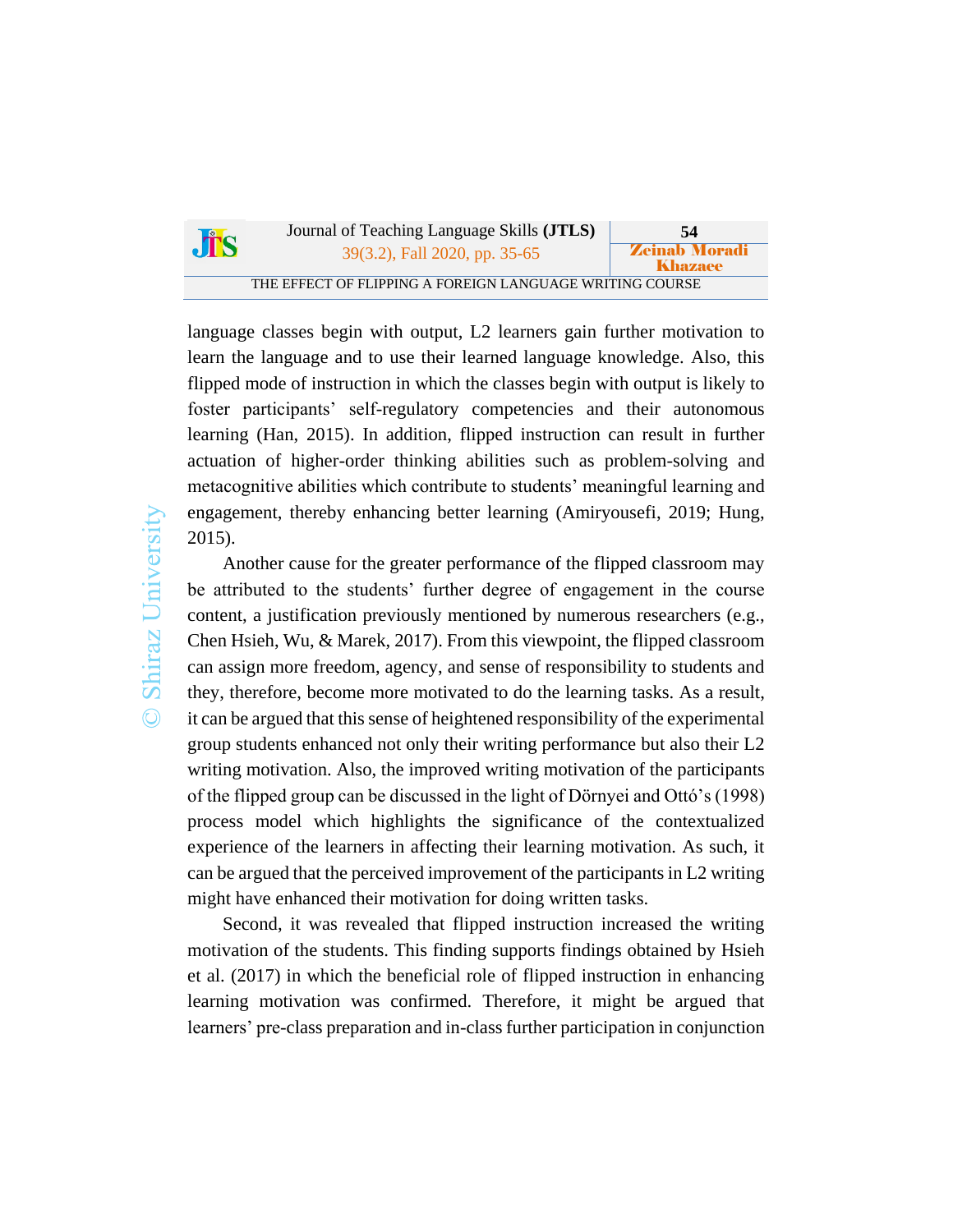|     | Journal of Teaching Language Skills ( <b>JTLS</b> )      | 55                              |
|-----|----------------------------------------------------------|---------------------------------|
| JTS | 39(3.2), Fall 2020, pp. 35-65                            | <b>Zeinab Moradi</b><br>Khazaee |
|     | THE EFFECT OF FLIPPING A FOREIGN LANGUAGE WRITING COURSE |                                 |

with regular feedback by both peers and the teacher are likely to have improved the writing motivation of the EFL participants. This finding might be also justified in light of L2 model of motivation as introduced by Dornyei and Otto´(1998). According to their model, L2 motivation is considered to be continually changing and evolving. From this point of view, the dynamics of the learning environment plays a key role in affecting the motivation of L2 learners. Subscribing to this model, we may argue that the particular context of flipped learning has contributed to increasing the writing motivation of Iranian EFL learners. The improved motivation of the EFL writers may be also contributed to the potentials of flipped instruction in providing the participants with a sense of agency to take the control and responsibility of their writing development. This students' sense of active involvement, responsive agency, and self-regulation is in line with Engestrom's (1987) expanded activity system and is argued to influence the motivation of L2 writers (e.g., Fathi, Ahmadnejad, & Yousofi, 2019; He et al., 2016; Sasaki, 2011).

# **Conclusions**

The focus of this project was to cast light on the usefulness of a flipped mode of learning in EFL contexts. Overall, the findings verified that flipping the writing instruction contributed to improving students' writing performance and motivation. Additionally, the learners' perceptions of their experience of the flipped learning were explored. The results of the study confirmed that FC has a positive effect on the learners' motivation and engagement. These findings might be attributed to being the direct result of learners' interaction with the content (learner-content interaction) and their increasing participation in the class tasks (learner-learner interaction). Flipped mode of learning might be proposed as an effective and viable instructional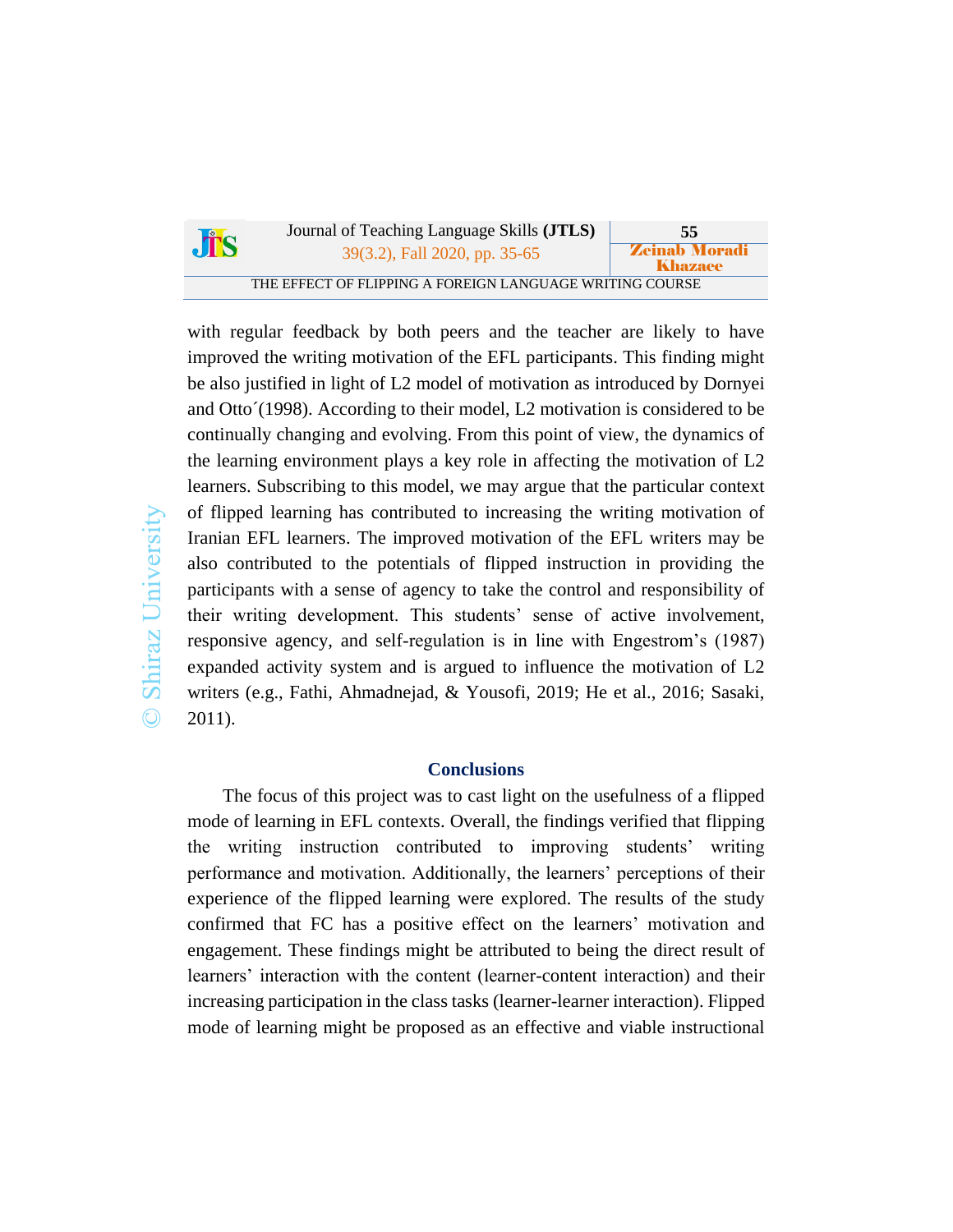| JTS | Journal of Teaching Language Skills ( <b>JTLS</b> )      | 56                              |
|-----|----------------------------------------------------------|---------------------------------|
|     | 39(3.2), Fall 2020, pp. 35-65                            | <b>Zeinab Moradi</b><br>Khazaee |
|     | THE EFFECT OF FLIPPING A FOREIGN LANGUAGE WRITING COURSE |                                 |

technique for EFL context in general and writing classrooms in particular. However, teachers' perceptions and willingness to use such innovative techniques play a key role in the successful implementation of these new methodologies (Fathi & Ebadi, 2020). Since flipped instruction normally requires using technology devices, teachers' technology self-efficacy and literacy help them to encourage further student engagement and motivation in flipped classrooms (Yilmaz, 2017). Being aware of the new pedagogical instruction, simple instruction, and considering individual differences are other variables that could mold learners' perceptions of this new mode of teaching and the extent they prefer to engage in it. Another important factor which was one of the main reasons behind the negative opinion of learners was the difficulty level of flipped learning materials. Intelligible educational materials can motivate the learners to gain a sense of accountability and commitment to perform their flipped learning outside the class.

Even though the results of the present research appear promising, they were derived from the short-term practices of a small group of learners in a specific context. Further studies especially longitudinal ones are required to uncover practitioners' and learners' attitudes towards flipped instruction in their local contexts and to appraise the evidence of congruence or discrepancy of their beliefs and their practices which they do in their actual learning environments. More particularly, the change in an affective variable like writing motivation needs to be investigated over an extended period of time as the cross-sectional quantitative designs may not truly reflect the dynamicity of such affective variables. Moreover, to increase the generalizability of the findings of this research as well as the credibility of the findings, more studies are required to examine language teaching courses that have employed flipped instruction for different L2 skills, components, and other underlying abilities.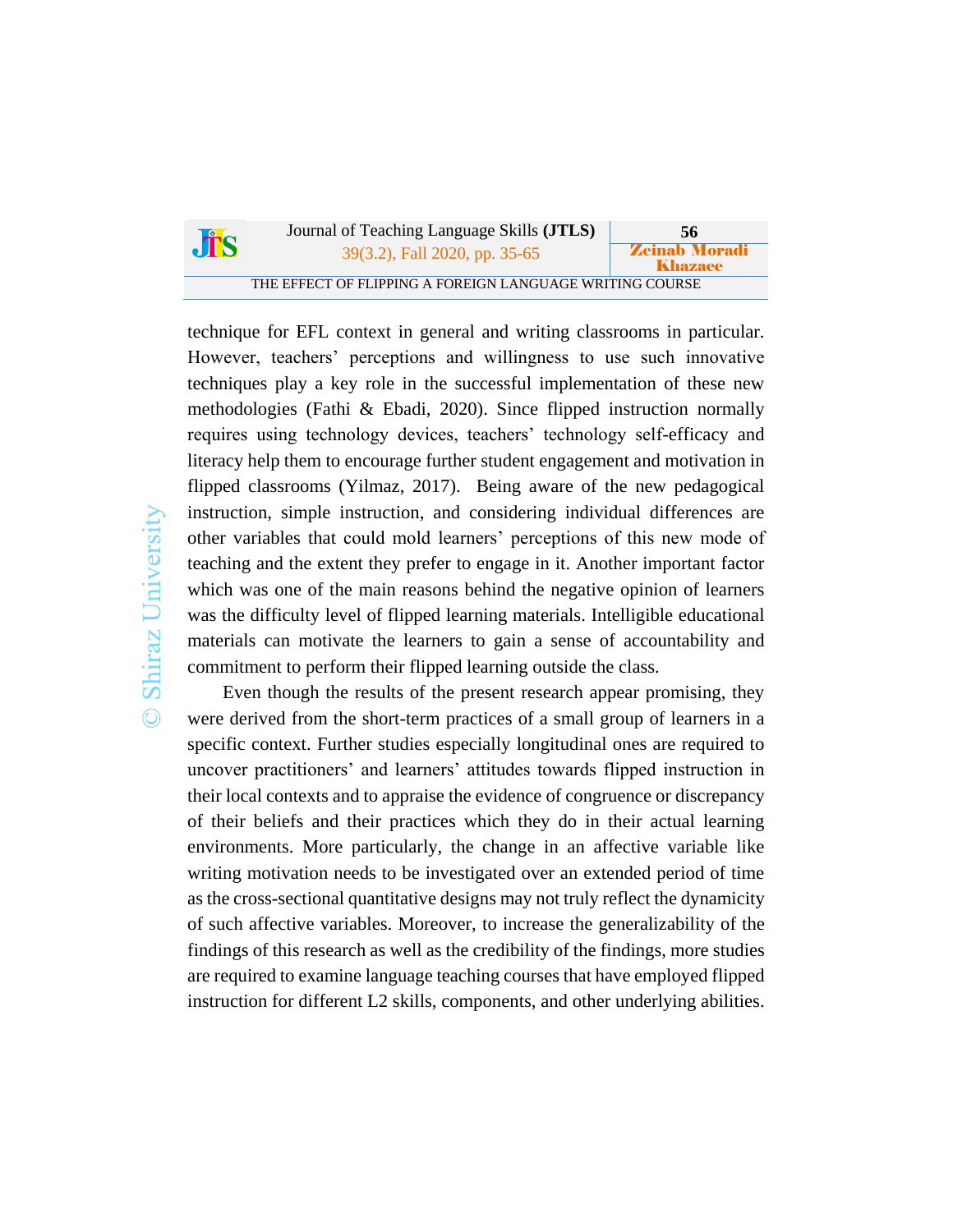

Journal of Teaching Language Skills **(JTLS) 57** 39(3.2), Fall 2020, pp. 35-65 **Zeinab Morad** 

THE EFFECT OF FLIPPING A FOREIGN LANGUAGE WRITING COURSE

Khazaee

#### **References**

- Abedi, P., Keshmirshekan, M. H., & Namaziandost, E. (2019). The comparative effect of flipped classroom instruction versus traditional instruction on Iranian intermediate EFL learners' English composition writing. *Journal of Applied Linguistics and Language Research*, *6*(4), 43-56.
- Abeysekera, L., & Dawson, P. (2015). Motivation and cognitive load in the flipped classroom: definition, rationale and a call for research. *Higher Education Research & Development, 34*(1), 1-14. Retrieved from http://dx.doi.org/10.1080/07294360.2014.934336
- Adnan, M. (2017). Perceptions of senior-year ELT students for flipped classroom: a materials development course. *Computer Assisted Language Learning, 30*(3- 4), 204-222. http://dx.doi.org/10.1080/09588221.2017.1301958
- Afrilyasanti, R., Cahyono, B. Y., & Astuti, U. P. (2016). Effect of flipped classroom model on Indonesian EFL students' writing ability across and individual differences in learning. *International Journal of English Language and Linguistics Research*, *4*(5), 65-81.
- Ahmed, M. A. E. A. S. (2016). The effect of a flipping classroom on writing skill in English as a foreign language and students' attitude towards flipping. *US-China Foreign Language*, *14*(2), 98-114.
- Akçayır, G., & Akçayır, M. (2018). The flipped classroom: A review of its advantages and challenges. *Computers & Education*, *126*, 334-345.
- Alghasab, M. B. (2020). Flipping the writing classroom: Focusing on the pedagogical benefits and EFL learners' perceptions. *English Language Teaching*, *13*(4), 28- 40.
- Allan, D. (2004). *Oxford Placement Test*. Oxford: Oxford University Press.
- Amiryousefi, M. (2019). The incorporation of flipped learning into conventional classes to enhance EFL learners' L2 speaking, L2 listening, and engagement. *Innovation in Language Learning and Teaching*, *13*(2), 147-161.
- Ary, D., L. C. Jacobs, C. Sorensen, & D. Walker. (2019). *Introduction to research in education.* (10th ed.). Boston, MA: Cengage.
- Basal, A. (2015). The implementation of a flipped classroom in foreign language teaching. *Turkish Online Journal of Distance Education*, *16*, 28–37.
- Bergmann, J., & Sams, A. (2012). Before you flip, consider this. *Phi Delta Kappan*, *94*(2), 25-25.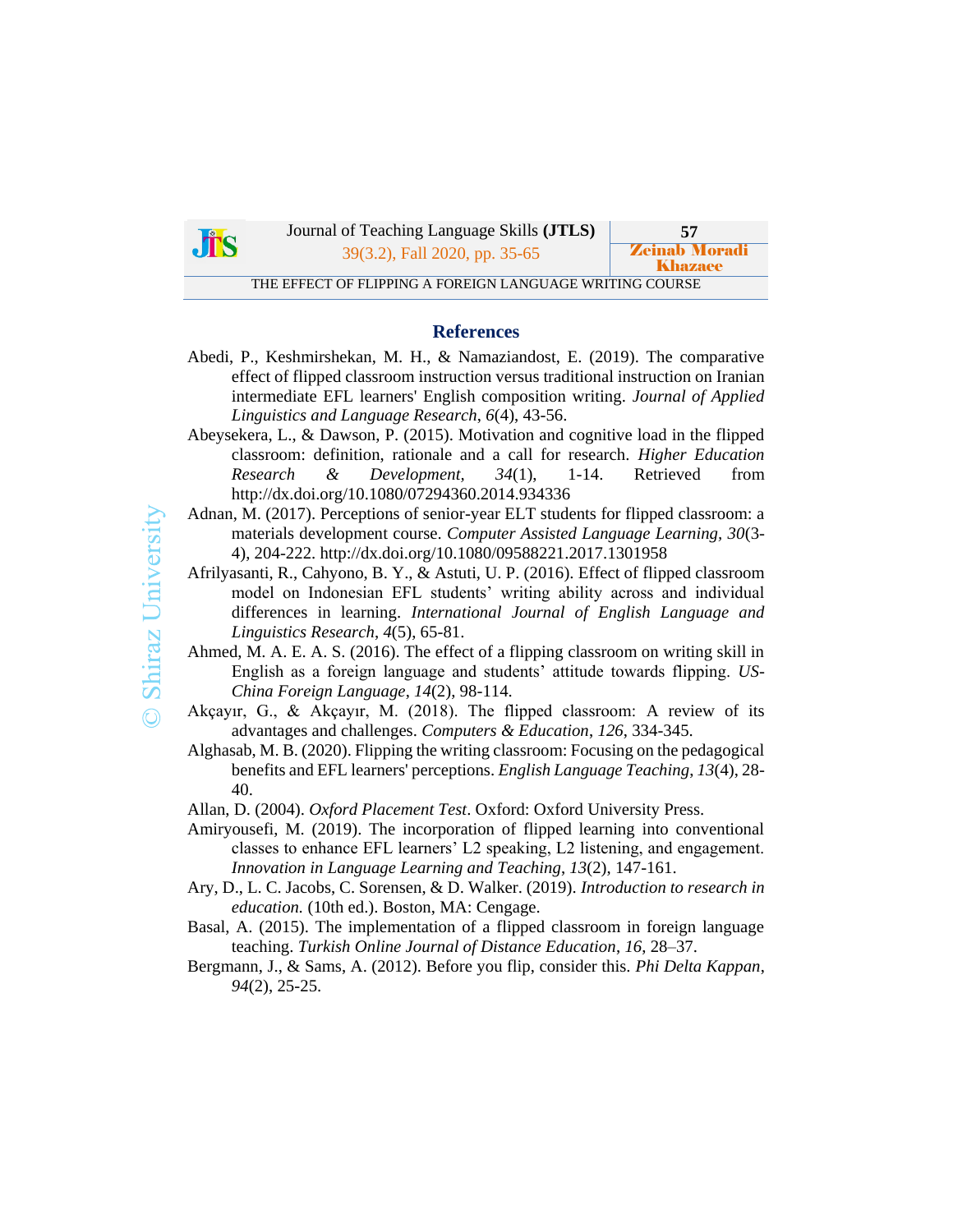| <b>Jis</b> | Journal of Teaching Language Skills ( <b>JTLS</b> )      | -58                             |
|------------|----------------------------------------------------------|---------------------------------|
|            | 39(3.2), Fall 2020, pp. 35-65                            | <b>Zeinab Moradi</b><br>Khazaee |
|            | THE EFFECT OF FLIPPING A FOREIGN LANGUAGE WRITING COURSE |                                 |

- Bitchener, J. (2012). A reflection on 'the language learning potential' of written CF. Journal of Second Language Writing, 21, 348–363. http://dx.doi.org/10.1016/j.jslw.2012.09.006
- Buitrago, C. R., & Díaz, J. (2018). Flipping Your Writing Lessons: Optimizing Time in Your EFL Writing Classroom. In J. Mehring, & A. Leis, *Innovations in Flipping the Language Classroom* (pp. 69-91). Singapore: Springer. Retrieved from https://doi.org/10.1007/978-981-10-6968-0\_6
- Burke, A. S., & Fedorek, B. (2017). Does "flipping" promote engagement?: A comparison of a traditional, online, and flipped class. *Active Learning in Higher Education, 18*(1), 11-24. Retrieved from https://doi.org/10.1177/1469787417693487

Burns, A. (1999). *Collaborative action research for English language teachers*. Cambridge, England: Cambridge University Press.

- Csizér, K. & Tankó, G. (2017). English Majors' Self-Regulatory Control Strategy Use in Academic Writing and its Relation to L2 Motivation. *Applied Linguistics*, *38*(3), 386–404.<https://doi.org/10.1093/applin/amv033>
- Chen, Y., Wang, Y., & Chen, N. S. (2014). Is FLIP enough? Or should we use the FLIPPED model instead? *Computers and Education*, *79*, 16–27. doi:10.1016/j.compedu.2014.07.004
- Chen, N.S., Hsieh, S.W., & Kinshuk. (2008). Effects of short-term memory and content representation type on mobile language learning. *Language Learning & Technology*, *12*(3), 93-113.
- Chen Hsieh, J. S., Wu, W. V., & Marek, M. W. (2017). Using the flipped classroom to enhance EFL learning. *Computer Assisted Language Learning*, doi:10.1080/ 09588221.2015.1111910
- Cheng, Y. S. (2004). A measure of second language writing anxiety: Scale development and preliminary validation. *Journal of Second Language Writing, 13*, 313–335. doi:doi:10.1016/j.jslw.2004.07.001
- Chuang, H. H., Weng, C. Y., & Chen, C. H. (2018). Which students benefit most from a flipped-classroom approach to language learning?. *British Journal of Educational Technology*, *49*(1), 56-68.
- Clark, R. C., Nguyen, F., & Sweller, J. (2011). *Efficiency in learning: Evidencebased guidelines to manage cognitive load*. John Wiley & Sons.
- Comber, D. P., & Brady-Van den Bos, M. (2018). Too much, too soon? A critical investigation into factors that make Flipped Classrooms effective. *Higher*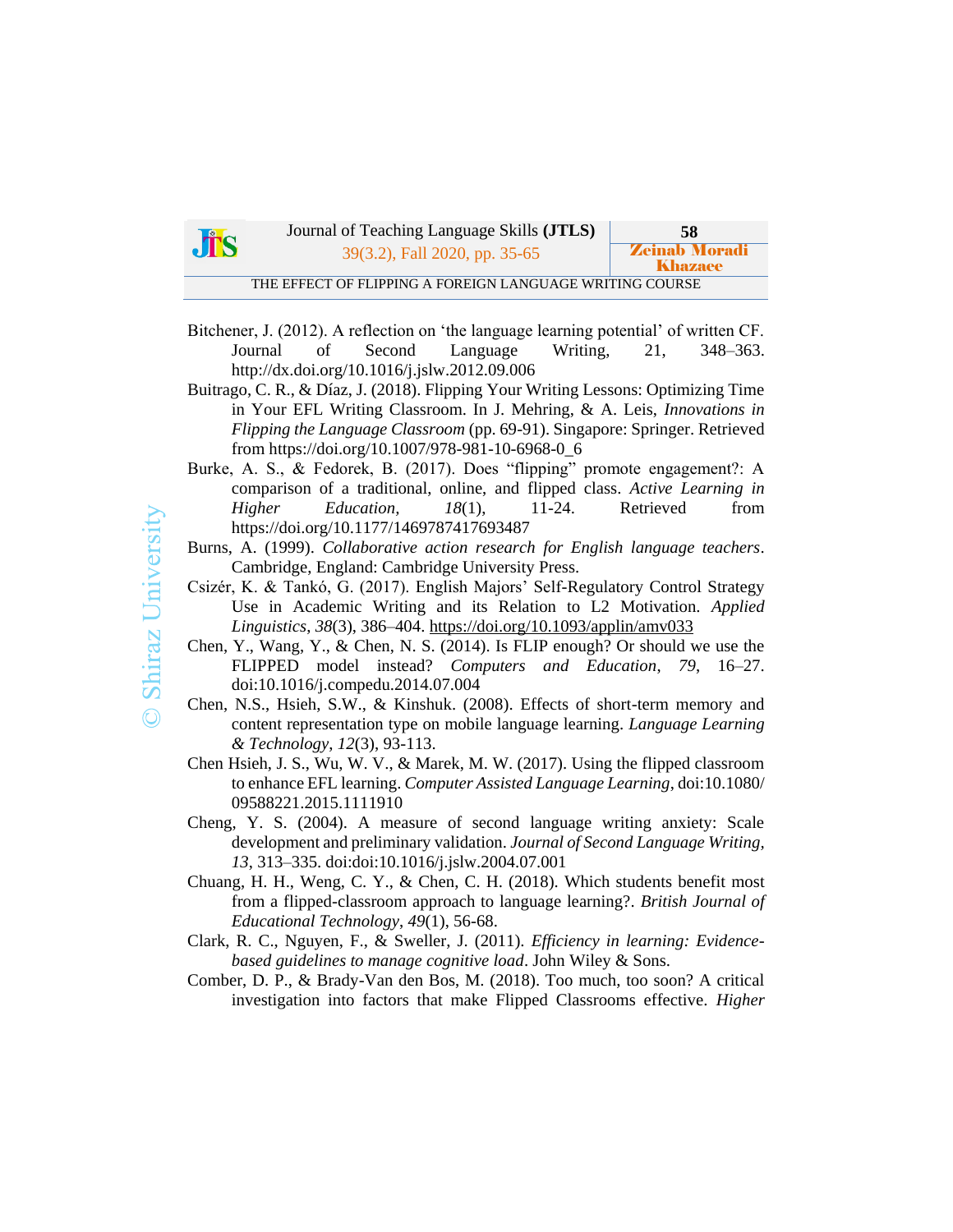|            | Journal of Teaching Language Skills ( <b>JTLS</b> )      | 59                                     |
|------------|----------------------------------------------------------|----------------------------------------|
| <b>JTS</b> | 39(3.2), Fall 2020, pp. 35-65                            | <b>Zeinab Moradi</b><br><b>Khazaee</b> |
|            | THE EFFECT OF FLIPPING A FOREIGN LANGUAGE WRITING COURSE |                                        |

*Education Research & Development*, 1-16. Retrieved from https://www.tandfonline.com/doi/full/10.1080/07294360.2018.1455642

- Cukurbasi, B., & Kiyici, M. (2018). High School Students' Views on the PBL Activities Supported via Flipped Classroom and LEGO Practices. *Educational Technology & Society, 21*(2), 46–61.
- Cutumisu, M., & Schwartz, D. L. (2018). The impact of critical feedback choice on students' revision, performance, learning, and memory. *Computers in Human Behavior,* 78, 351-367. Retrieved from https://doi.org/10.1016/j.chb.2017.06.029
- Davies, R., Dean, D., & Ball, N. (2013). Flipping the classroom and instructional technology integration in a college-level information systems spreadsheet course. *Education Technical Research Development*, *61*, 563–580.
- Day, J.A., & Foley, J.D. (2006). Evaluating a web lecture intervention in a humancomputer interaction course. *IEEE Transactions on Education*, *49*(4), 420\_431.
- Dornyei, Z. (2007). *Research methods in applied linguistics.* Oxford: Oxford University Press.
- Dornyei, Z., & Otto ´, I. (1998). Motivation in action: A process model of L2 motivation. *Thames Valley University Working Papers in Applied Linguistics*, *4*, 43–69.
- Engestrom, Y. (1987). *Learning by expanding: An activity-theoretical approach to developmental research*. Helsinki, Finland: Orienta-Konsultiti.
- Engin, M. (2014). Extending the flipped classroom model: Developing second language writing skills through student-created digital videos. *Journal of the Scholarship of Teaching and Learning*, 12-26.
- Fathi, J., Ahmadnejad, M., & Yousofi, N. (2019). Effects of blog-mediated writing instruction on L2 writing motivation, self-Efficacy, and self-Regulation: A mixed-methods study. *Research in Applied Linguistics*, *10*(2), 159-181.
- Fathi, J., & Ebadi, S. (2020). Exploring EFL pre-service teachers' adoption of technology in a CALL program: obstacles, motivators, and maintenance. *Education and Information Technologies*, 1-21.
- Fathi, J., & Rahimi, M. (2020). Examining the impact of flipped classroom on writing complexity, accuracy, and fluency: a case of EFL students. *Computer Assisted Language Learning*, 1-39.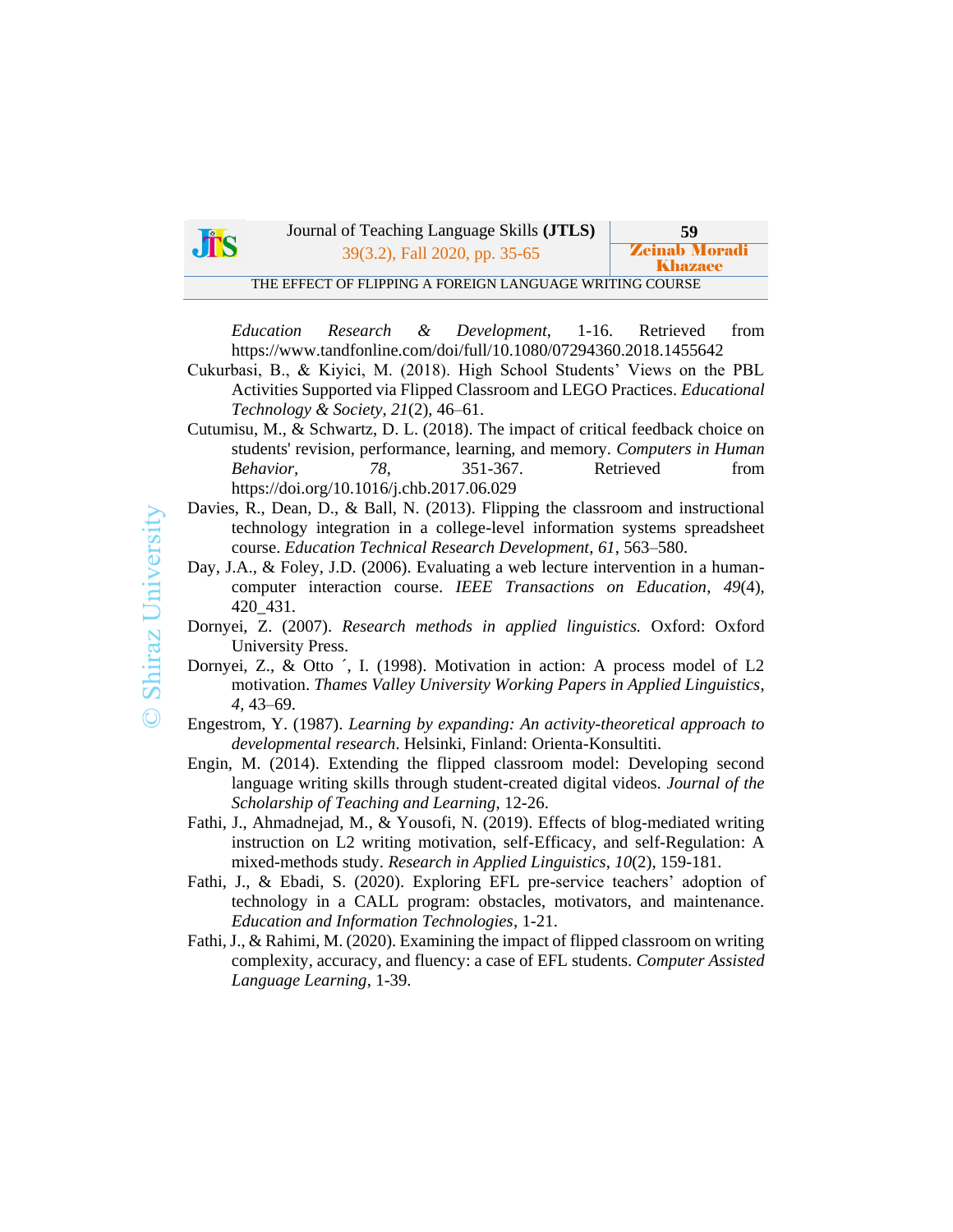| $J\mathring{T}S$ | Journal of Teaching Language Skills ( <b>JTLS</b> )      | 60                              |  |  |  |  |
|------------------|----------------------------------------------------------|---------------------------------|--|--|--|--|
|                  | 39(3.2), Fall 2020, pp. 35-65                            | <b>Zeinab Moradi</b><br>Khazaee |  |  |  |  |
|                  | THE EFFECT OF FLIPPING A FOREIGN LANGUAGE WRITING COURSE |                                 |  |  |  |  |

- Ferreri, S. P., & O'Connor, S. K. (2013). Redesign of a large lecture course into a small-group learning course. *American journal of pharmaceutical education*, *77*(1).
- Han, Y. J. (2015). Successfully flipping the ESL classroom for learner autonomy. *NYS TESOL Journal*, *2*(1), 98-109.
- Hao, Y. (2016). Exploring undergraduates' perspectives and flipped learning readiness in their flipped classrooms. *Computers in Human Behavior, 59*, 82- 92. Retrieved from http://dx.doi.org/10.1016/j.chb.2016.01.032
- He, W., Holton, A., Farkas, G., & Warschauer, M. (2016). The effects of flipped instruction on out-of-class study time, exam performance, and student perceptions. *Learning and Instruction, 45*, 61-71. Retrieved from http://dx.doi.org/10.1016/j.learninstruc.2016.07.001
- Herrald, C.F., & Schiller, N.A. (2013). Case studies and the flipped classroom. J*ournal of College Science Teaching*, *42*(5), 62-66.
- Hsieh, J. S., Wu, W. V., & Marek, M. W. (2017). Using the flipped classroom to enhance EFL learning. *Computer Assisted Language Learning, 30*(1-2), 1-21. Retrieved from https://doi.org/10.1080/09588221.2015.1111910
- Horwitz, E. K. (2010). Foreign and second language anxiety. *Language Teaching*, *43*, 154–167. doi:10.1017/S026144480999036X
- Horowitz, E.K., Horowitz, M.B., & Cope, J. (1986). Foreign language classroom anxiety. *The Modern Language Journal*, *70*(2), 125\_132.
- Hung, H. T. (2015). Flipping the classroom for English language learners to foster active learning. *Computer Assisted Language Learning*, *28*(1), 81–96. doi:10.1080/ 09588221.2014.967701
- Hung, H. T. (2018). Gamifying the flipped classroom using game-based learning materials. *ELT Journal,* 1-13. <https://doi.org/10.1093/elt/ccx055>
- Judy Shih, H. C., & Huang, S. H. C. (2020). EFL learners' metacognitive development in flipped learning: a comparative study. *Interactive Learning Environments*, 1-13.
- Kim, J. E., Park, H., Jang, M., & Nam, H. (2017). Exploring flipped classroom effects on second language learners' cognitive processing. *Foreign Language Annals*, *50*(2), 260-284.
- Kormos, J. (2012). The role of individual differences in L2 writing. *Journal of Second Language Writing, 21*, 390–403. http://dx.doi.org/10.1016/j.jslw.2012.09.003
- Lai, H. M., Hsiao, Y. L., & Hsieh, P. J. (2018). The role of motivation, ability, and opportunity in university teachers' continuance use intention for flipped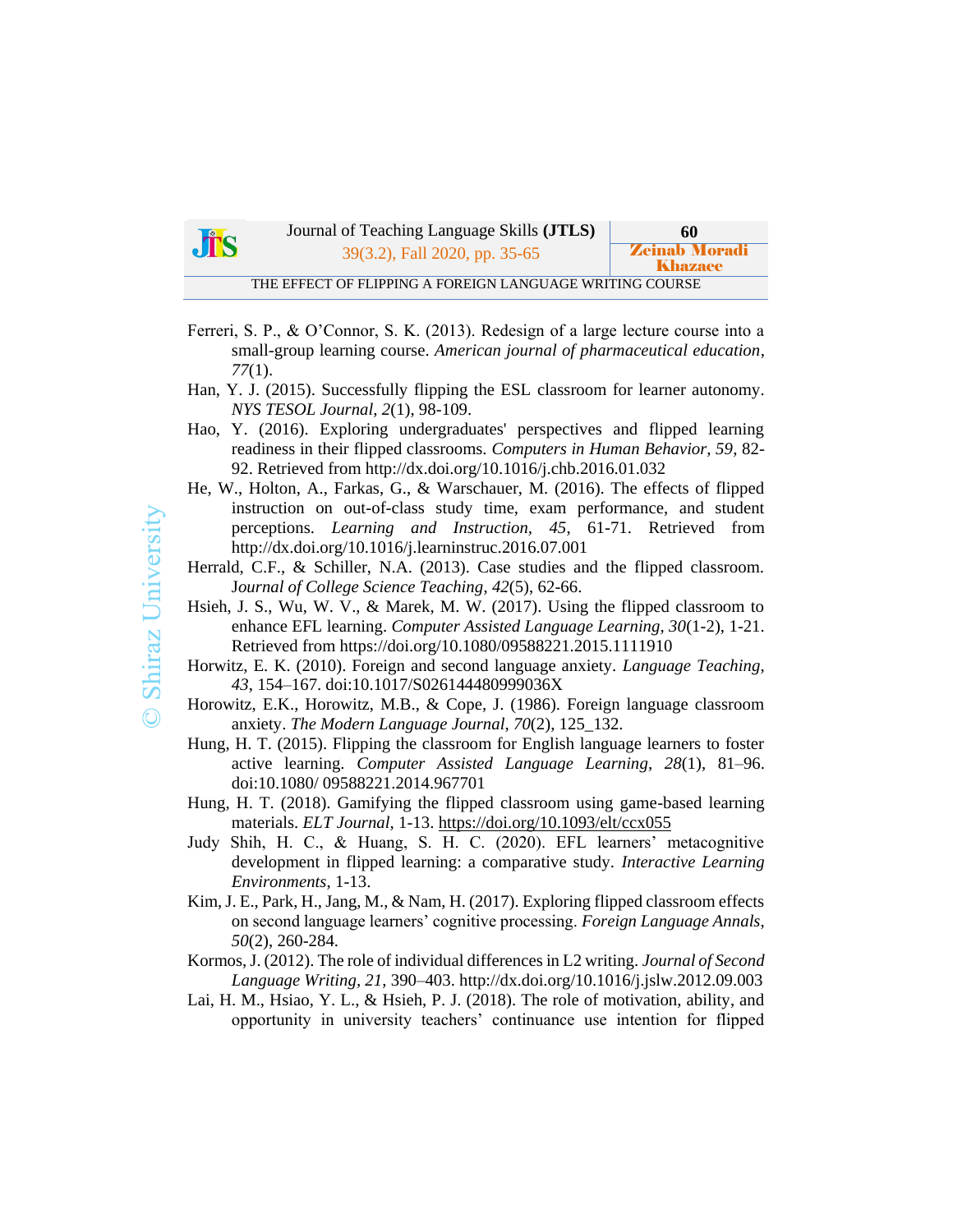

Journal of Teaching Language Skills **(JTLS) 61** 39(3.2), Fall 2020, pp. 35-65 **Zeinab Moradi** 

THE EFFECT OF FLIPPING A FOREIGN LANGUAGE WRITING COURSE

teaching. *Computers & Education, 124*, 37-50. Retrieved from https://doi.org/10.1016/j.compedu.2018.05.013

Khazaee

- Lai, C., & Hwang, G. (2016). A self-regulated flipped classroom approach to improving students' learning performance in a mathematics course. *Computers & Education*, *100*, 126–140. doi:10.1016/j.compedu.2016.05.006
- Lee, G. (2009). Speaking up: Six Korean students' oral participation in class discussions in US graduate seminars. *English for Specific Purposes*, *28*, 142– 156. doi:10.1016/j.esp.2009.01.007
- Lee, G. & Wallace, A. (2018). Flipped learning in the English as a foreign language classroom: Outcomes and perceptions. *TESOL Quarterly*, doi:10.1002/tesq.372
- Leis, A., Cooke, S., & Tohei, A. (2015). The effects of flipped classrooms on English composition writing in an EFL environment. *International Journal of Computer-Assisted Language Learning and Teaching (IJCALLT)*, *5*(4), 37-51.
- Mehring, J. (2016). Present research on the flipped classroom and potential tools for the EFL classroom. *Computers in the Schools*, *33*(1), 1-10.
- Milman, N. B. (2012). The flipped classroom strategy: What is it and how can it best be used?. *Distance learning*, *9*(3), 85.
- Pallant, J. (2013). *SPSS survival manual.* New York: McGrow-Hill.
- Roehl, A., Reddy, S. L., & Shannon, G. J. (2013). The flipped classroom: An opportunity to engage millennial students through active learning strategies. *Journal of Family & Consumer Sciences*, *105*(2), 44-49.
- Sasaki, M. (2011). Effects of varying lengths of study‐abroad experiences on Japanese EFL students' L2 writing ability and motivation: A longitudinal study. *TESOL Quarterly, 45*(1), 81-105. <https://doi.org/10.5054/tq.2011.240861>
- Sergis, S., Sampson, D. G., & Pelliccione, L. (2018). Investigating the impact of Flipped Classroom on students' learning experiences: A Self-Determination Theory approach. *Computers in Human Behavior*, *78*, 368-378.
- Stockwell, G. (2010). Using mobile phones for vocabulary activities: Examining the effect of the platform. *Language Learning & Technology*, 14(2), 95-110. Retrieved from http://llt.msu.edu/ vol14num2/stockwell.pdf
- Stockwell, G. (2013). Tracking learner usage of mobile phones for language learning outside of the classroom. In P. Hubbard, M. Schulze, & B. Smith (Eds.), *Learner-computer interaction in language education: A Festschrift in honor*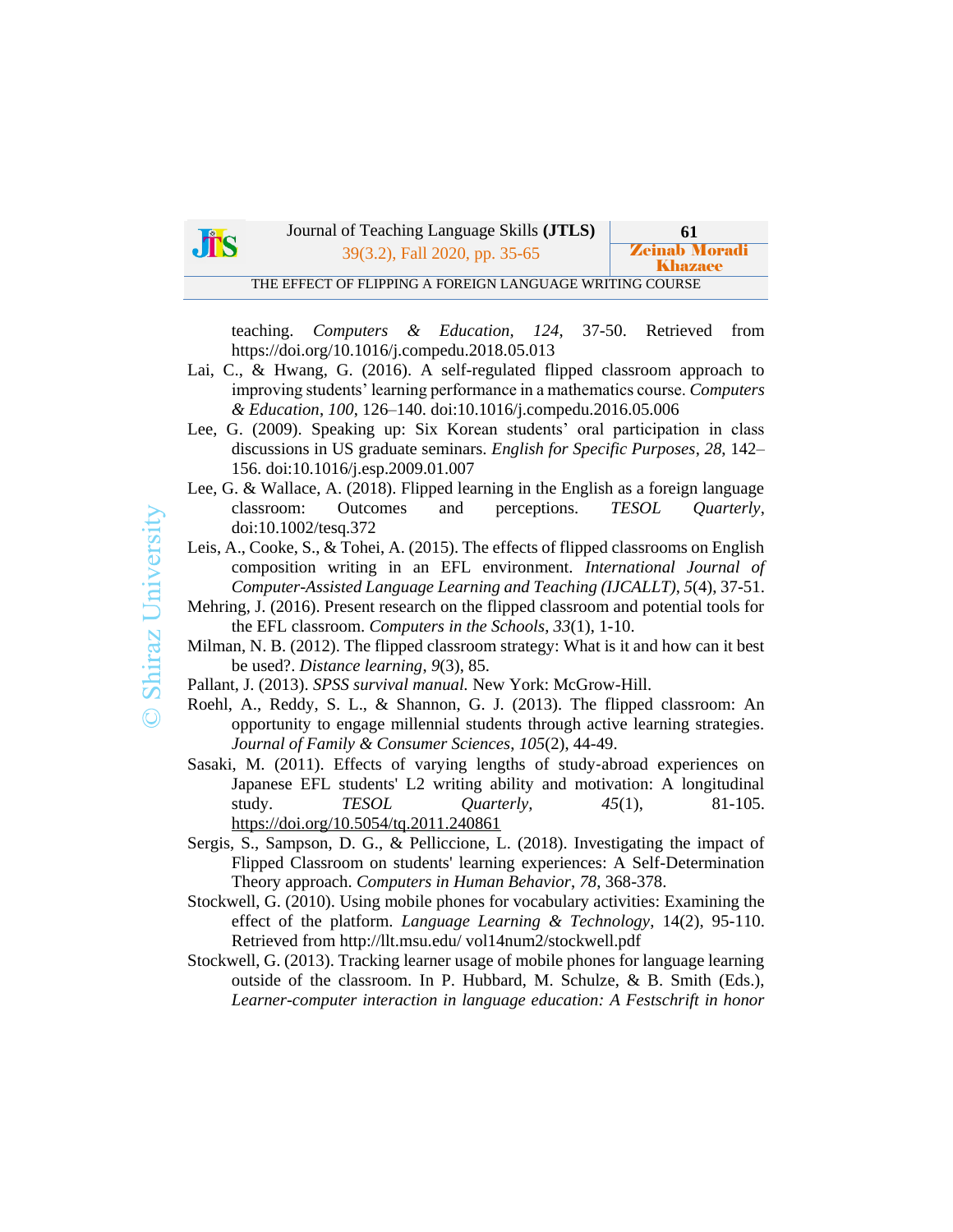

Journal of Teaching Language Skills **(JTLS) 62** 39(3.2), Fall 2020, pp. 35-65 **Zeinab Morad** 

THE EFFECT OF FLIPPING A FOREIGN LANGUAGE WRITING COURSE

*of Robert Fischer*. CALICO Monograph Series (pp.118-136). San Marcos, TX: CALICO.

Khazaee

- Strayer, J. F. (2012). How learning in an inverted classroom influences cooperation, innovation and task orientation. *Learning Environments Research*, *15*, 171– 193. doi:10.1119/1.3369920
- Su Ping, R. L., Verezub, E., Adi Badiozaman, I. F. B., & Chen, W. S. (2019). Tracing EFL students' flipped classroom journey in a writing class: Lessons from Malaysia. *Innovations in Education and Teaching International*, 1-12.
- Taguchi, T., Magid, M., & Papi, M. (2009). The L2 Motivational Self System among Japanese, Chinese and Iranian Learners of English: A Comparative Study. In Z. Dörnyei, & E. Ushioda, *Motivation, language identity and the L2 self* (pp. 66-97). Bristol: Multilingual Matters.

Tucker, B. (2012). The flipped classroom. *Education next*, *12*(1), 82-83.

- Waller, L., & Papi, M. (2017). Motivation and feedback: How implicit theories of intelligence predict L2 writers' motivation and feedback orientation. *Journal of Second Language Writing*, *35*, 54-65.
- Wen, Q. F. (2008). On the output-driven hypothesis and reform of English-skill courses for English majors. *Foreign Language World*, *2*(2), 2-9.
- Wigglesworth, G. & Storch, N. (2012). What role for collaboration in writing and writing feedback. *Journal of Second Language Writing, 21*, 364–374. http://dx.doi.org/10.1016/j.jslw.2012.09.005
- Williams, J. (2012). The potential role(s) of writing in second language development. *Journal of Second Language Writing, 21*, 321–331. http://dx.doi.org/10.1016/j.jslw.2012.09.007
- Wu, W. C. V., Yang, J. C., Scott Chen Hsieh, J., & Yamamoto, T. (2019). Free from demotivation in EFL writing: the use of online flipped writing instruction. *Computer Assisted Language Learning*, 1-35.
- Xiao, L., Larkins, R., & Meng, L. (2018). Track effect: Unraveling the enhancement of college students' autonomous learning by using a flipped classroom approach. *Innovations in Education and Teaching International*, 1-13. Retrieved from https://doi.org/10.1080/14703297.2017.1415815
- Xu, C., & Qi, Y. (2017). Analyzing pauses in computer-assisted EFL writing-A computer- keystroke-log perspective. *Educational Technology & Society, 20*(4), 24-34.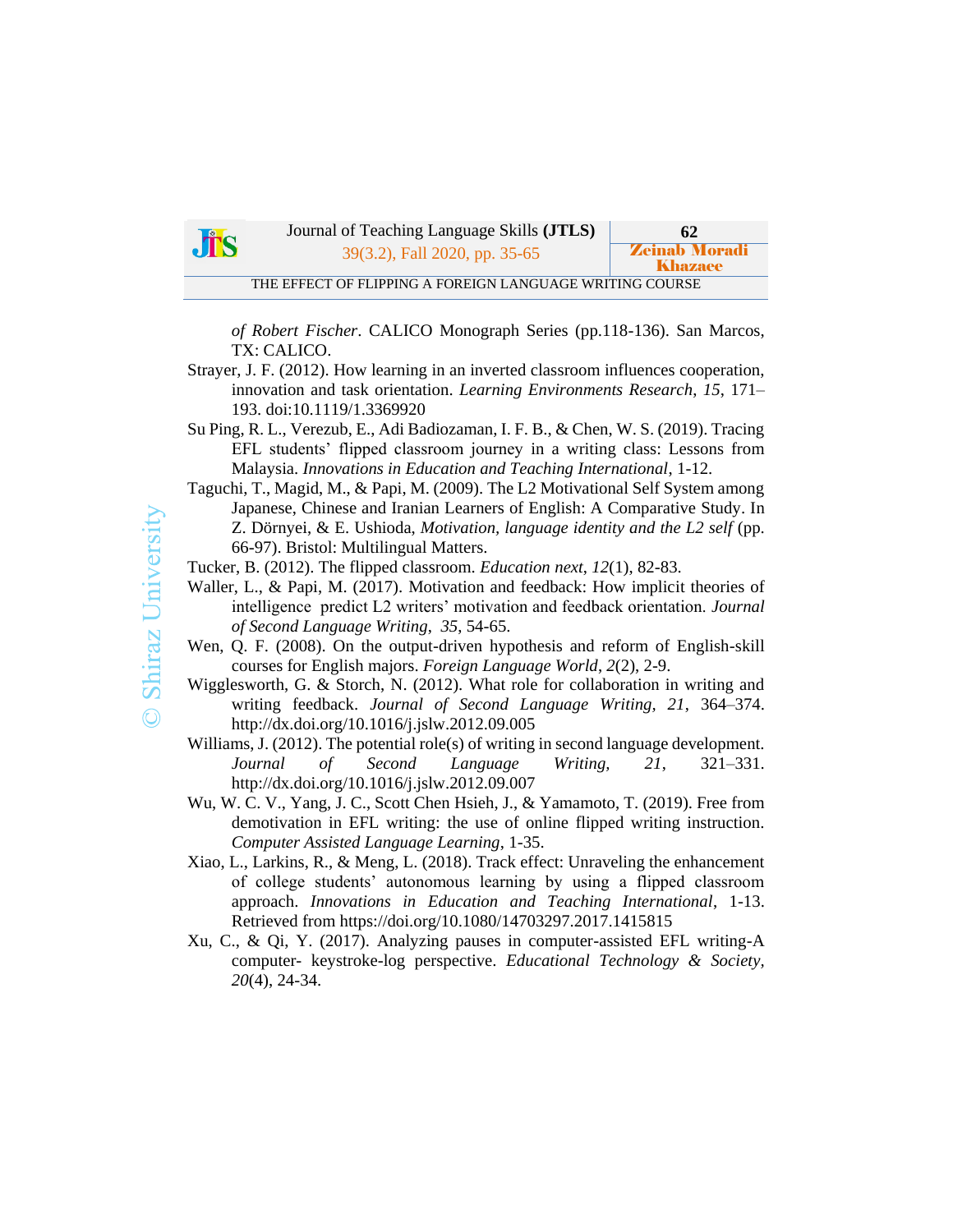| <b>JTS</b> | Journal of Teaching Language Skills ( <b>JTLS</b> )      | -63                             |
|------------|----------------------------------------------------------|---------------------------------|
|            | 39(3.2), Fall 2020, pp. 35-65                            | <b>Zeinab Moradi</b><br>Khazaee |
|            | THE EFFECT OF FLIPPING A FOREIGN LANGUAGE WRITING COURSE |                                 |

- Ye, S. H., Hsiao, T. Y., & Sun, C. T. (2018). Using commercial video games in flipped classrooms to support physical concept construction. *Journal of Computer Assisted Learning*, 1-13. doi:DOI: 10.1111/jcal.12267
- Yilmaz, R. (2017). Exploring the role of e-learning readiness on student satisfaction and motivation in flipped classroom. *Computers in Human Behavior, 70*, 251- 260. Retrieved from https://doi.org/10.1016/j.chb.2016.12.085
- Zarrinabadi, N., & Ebrahimi, A. (2018). Increasing peer collaborative dialogue using a flipped classroom strategy. *Innovation in Language Learning and Teaching*, 1-11. Retrieved from https://doi.org/10.1080/17501229.2018.1455688
- Zemach, D. E. & Rumisek, L. A. (2003). *Academic writing from paragraph to essay*. Oxford: Macmillan.
- Zou, D., & Xie, H. (2019). Flipping an English writing class with technologyenhanced just-in-time teaching and peer instruction. *Interactive Learning Environments*, *27*(8), 1127-1142.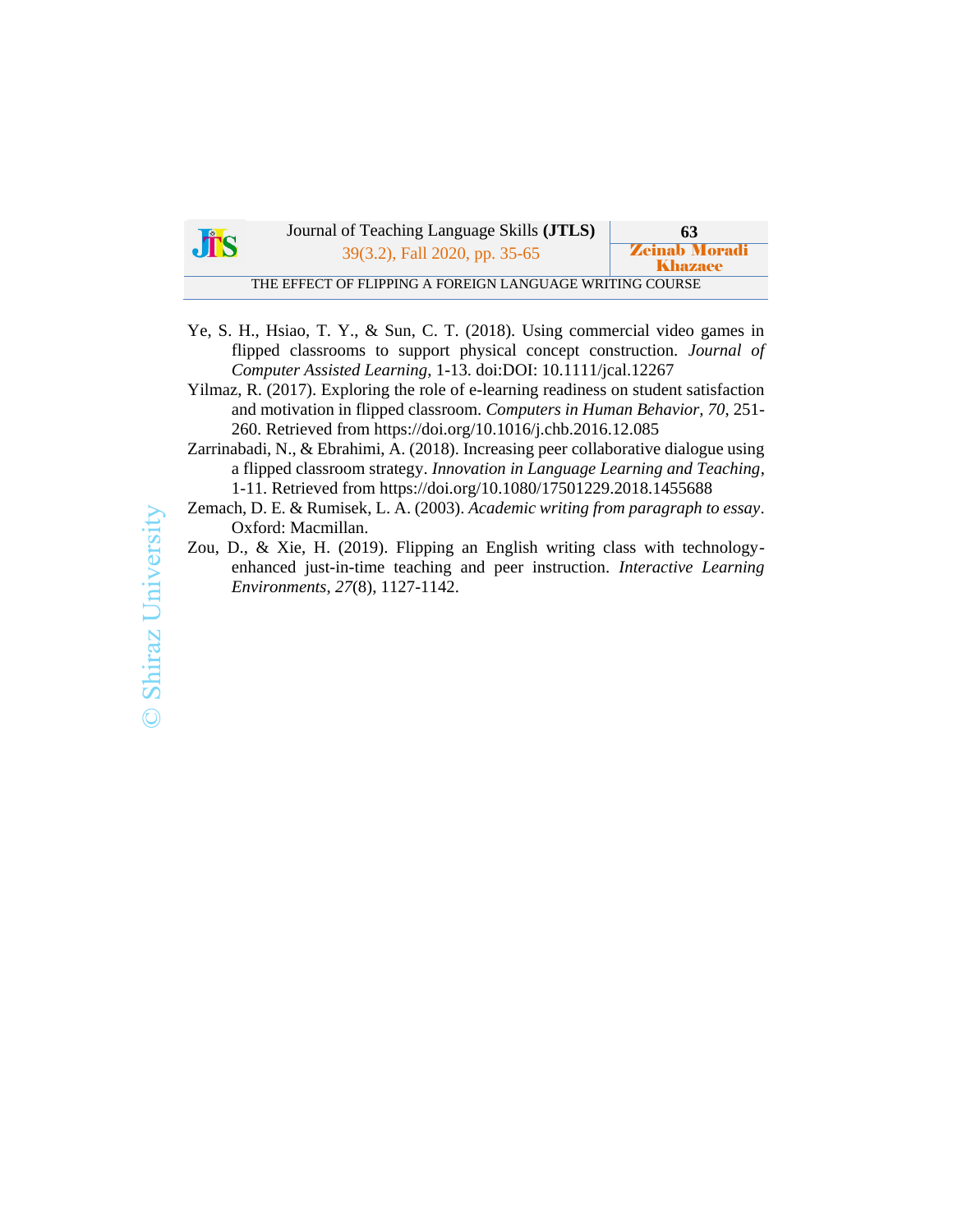

**Shiraz University** 

Journal of Teaching Language Skills **(JTLS)**<br>
<sup>39</sup>(3.2) Fall 2020 pp. 35-65<br> *Zeinab Moradi* 

39(3.2), Fall 2020, pp. 35-65

**Khazaee** THE EFFECT OF FLIPPING A FOREIGN LANGUAGE WRITING COURSE

# **Appendix Second Language Writing Motivation**

|               |                                                               |              | Strongly disagree | Disagree       | Neutral        | Agree          | Strongly agree |
|---------------|---------------------------------------------------------------|--------------|-------------------|----------------|----------------|----------------|----------------|
|               | I have to learn to write in English because I will need it    |              |                   |                |                |                |                |
| 1.            | for my career.                                                | 1            |                   | 2              | 3              |                | 5              |
|               | I have to learn to write in English because it will be        |              |                   |                |                |                |                |
| 2.            | useful for getting a good job.                                | 1            |                   | $\overline{c}$ | 3              | 4              | $\mathfrak s$  |
|               | I have to learn to write in English so that I can             |              |                   |                |                |                |                |
| $\frac{3}{4}$ | communicate with other professionals in my field.             |              |                   | 2              | 3              | 4              | $\mathfrak s$  |
|               | I need to learn to write in English for my area of studies. 1 |              |                   | $\overline{2}$ | $\overline{3}$ | $\overline{4}$ | $\overline{5}$ |
|               | I want to learn to write in English so that I can earn        |              |                   |                |                |                |                |
| 5.            | more money.                                                   | 1            |                   | $\overline{2}$ | 3              | 4              | $\mathfrak s$  |
|               | I learn to write in English because I want to be accepted     |              |                   |                |                |                |                |
| 6.            | by native speakers of English.                                |              |                   | 2              | 3              |                | 5              |
|               | I learn to write in English because I want to                 |              |                   |                |                |                |                |
| 7.            | communicate with native speakers of English.                  |              |                   |                | 3              |                | 5              |
|               | I want to learn to write in English because I want to         |              |                   |                |                |                |                |
| 8.            | know more about the culture where English is spoken.          | 1            |                   | 2              | 3              | 4              | 5              |
|               | I want people to think I write like a native speaker of       |              |                   |                |                |                |                |
| 9.            | English.                                                      | 1            |                   | $\overline{c}$ | 3              | 4              | $\mathfrak s$  |
|               | I want to learn to write in English because I want to be      |              |                   |                |                |                |                |
| 10.           | like a native speaker of English.                             | 1            |                   | 2              | 3              | 4              | 5              |
|               | I want to learn to write in English so that I can function    |              |                   |                |                |                |                |
| 11.           | in the culture.                                               | $\mathbf{1}$ |                   | 2              | 3              | 4              | $\sqrt{5}$     |
| 12.           | Writing well in English is not important to me.               | 1            |                   | $\overline{2}$ | $\overline{3}$ | $\overline{4}$ | $\overline{5}$ |
|               | I want to take the time to study so that I'll be able to      |              |                   |                |                |                |                |
| 13.           | write English fluently.                                       | 1            |                   | 2              | 3              | 4              | $\mathfrak s$  |
| 14.           | I would like to be able to write perfect English.             | $\mathbf{1}$ |                   | $\overline{2}$ | $\overline{3}$ | $\overline{4}$ | $\overline{5}$ |
|               | It doesn't matter to me if I make a lot of mistakes in my     |              |                   |                |                |                |                |
|               | English writing so long as people can understand what I       |              |                   |                |                |                |                |
| 15.           | write.                                                        | 1            |                   | $\overline{c}$ | 3              | 4              | 5              |